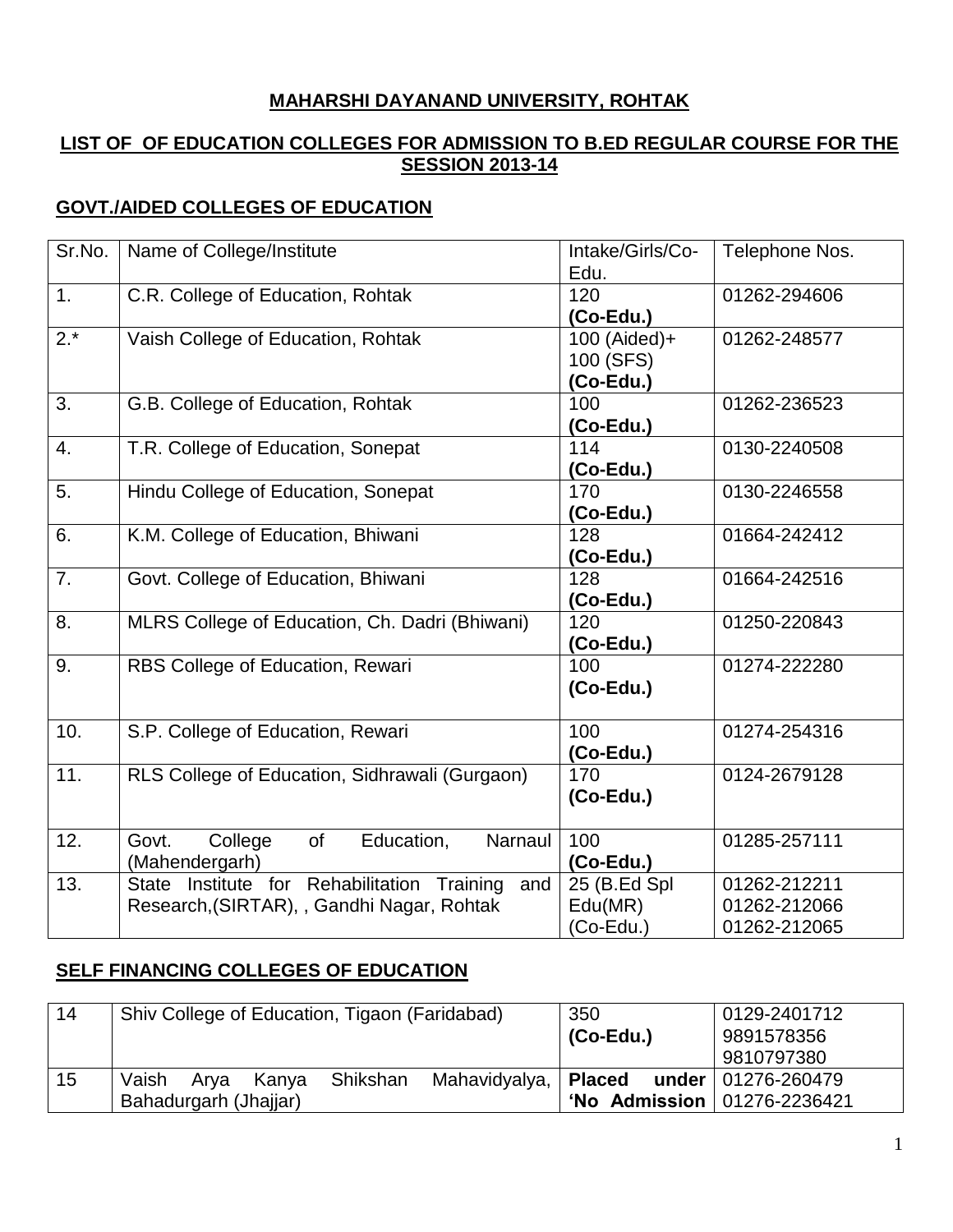|        |                                                                                          | Category'       | 09312890571     |
|--------|------------------------------------------------------------------------------------------|-----------------|-----------------|
| 16     | M.R. College of Education, Sector-43, Aravli Hills,                                      | 200             | 0129-2370606    |
|        | Delhi Faridabad Road, Faridabad                                                          | (Co-Edu.)       | 09871384682     |
| 17     | B.S.Anangpuria Institute of Education, Vill Alampur,                                     | 100             | 0129-2206750-53 |
|        | Ballabgarh-Sohna Road, Faridabad                                                         | $(Co-Edu.)$     |                 |
| 18     | Of Rehabilitation for<br>Sharvan Inst.<br>Mentally                                       | 25 B.Ed<br>Spl. | 01262-213118    |
|        | Retarded Persons, Gandhi Nagar, Rohtak                                                   | Edu. (MR)       |                 |
|        |                                                                                          | (Co-Edu.)       |                 |
| 19     | Memorial<br>Ch.<br>Singh<br>College<br>Partap<br>of                                      | 200             | 09250925277     |
|        | Education, Sector-34, Near Marble Market, Gurgaon                                        | $(Co$ -Edu.)    | 0124-3201181    |
|        |                                                                                          |                 |                 |
| 20     | Krishna<br>Shri<br>College<br>of<br>Education,                                           | 200             | 01285-240310    |
|        | VPO-Pali<br>Mohindergarh.(Now<br>at<br>Distt.                                            | $(Co-Edu.)$     |                 |
|        | Mohindergarh)                                                                            |                 |                 |
|        |                                                                                          |                 |                 |
| 21     | Shri Shanti Sagar Jain College of Education for                                          | 100             | 01268-278833    |
| $22**$ | Girls, Ferozepur Jhirka (Gurgaon)<br>Starex Institute of Education, VPO Binola, Bilaspur | (Girls)<br>100  | 0124-2379990-4  |
|        | Chowk, Gurgaon                                                                           | $(Co-Edu.)$     |                 |
|        |                                                                                          |                 |                 |
| $23*$  | Om College of Education, Vill. Khandrai, Teh                                             | 200             | 01263-230903    |
|        | Gohana, Dist. Sonepat.                                                                   | $(Co$ -Edu.)    | 9311241667      |
|        |                                                                                          |                 |                 |
| 24     | Deen Dayal Rustogi College of Education, Via Haily                                       | 200             | 0124-2171006    |
|        | Mandi, Khadevla Farukh Nagar, Dist. Gurgaon.                                             | $(Co$ -Edu.)    | 0124-2170641    |
|        |                                                                                          |                 |                 |
| 25     | Rise Max College of Education, Vill. Jharsaintly,                                        | 200             | 9811120748      |
|        | Delhi Mathura Road, Distt. Faridabad                                                     | $(Co-Edu.)$     |                 |
| 26     | G.V.M. College of Education for Women, Sonepat                                           | 200             | 0130-6451692    |
|        |                                                                                          | (Girls)         | 09896310111     |
|        |                                                                                          |                 | 09467233999     |
| 27     | M.K.M. College of Education for Women, Hodel                                             | 200             | 01275-236222    |
|        | (Faridabad)                                                                              | (Girls)         |                 |
|        |                                                                                          |                 |                 |
| 28     | Disha College of Education, VPO M.P. Majra Dist.                                         | 100             | 01262-295583    |
|        | Jhajjar.                                                                                 | $(Co$ -Edu.)    |                 |
| 29     | J.K. Memorial College of Education, VPO Birhi                                            | 100             | 01250-288761    |
|        | Kalan Dist. Bhiwani                                                                      | (Co-Edu.)       | (M)9315860516   |
|        |                                                                                          |                 |                 |
| 30     | Education,<br>Vikramaditya<br>College<br><b>of</b>                                       | 200             | 01262-310166    |
|        | Morkheri(Rohtak)                                                                         | $(Co$ -Edu.)    | (M)9554309990   |
|        |                                                                                          |                 | (M)9215551368   |
| 31     | Shri Balaji College of Education, Sampla (Rohtak)                                        | 200             | 011-27383426    |
|        |                                                                                          | $(Co-Edu.)$     |                 |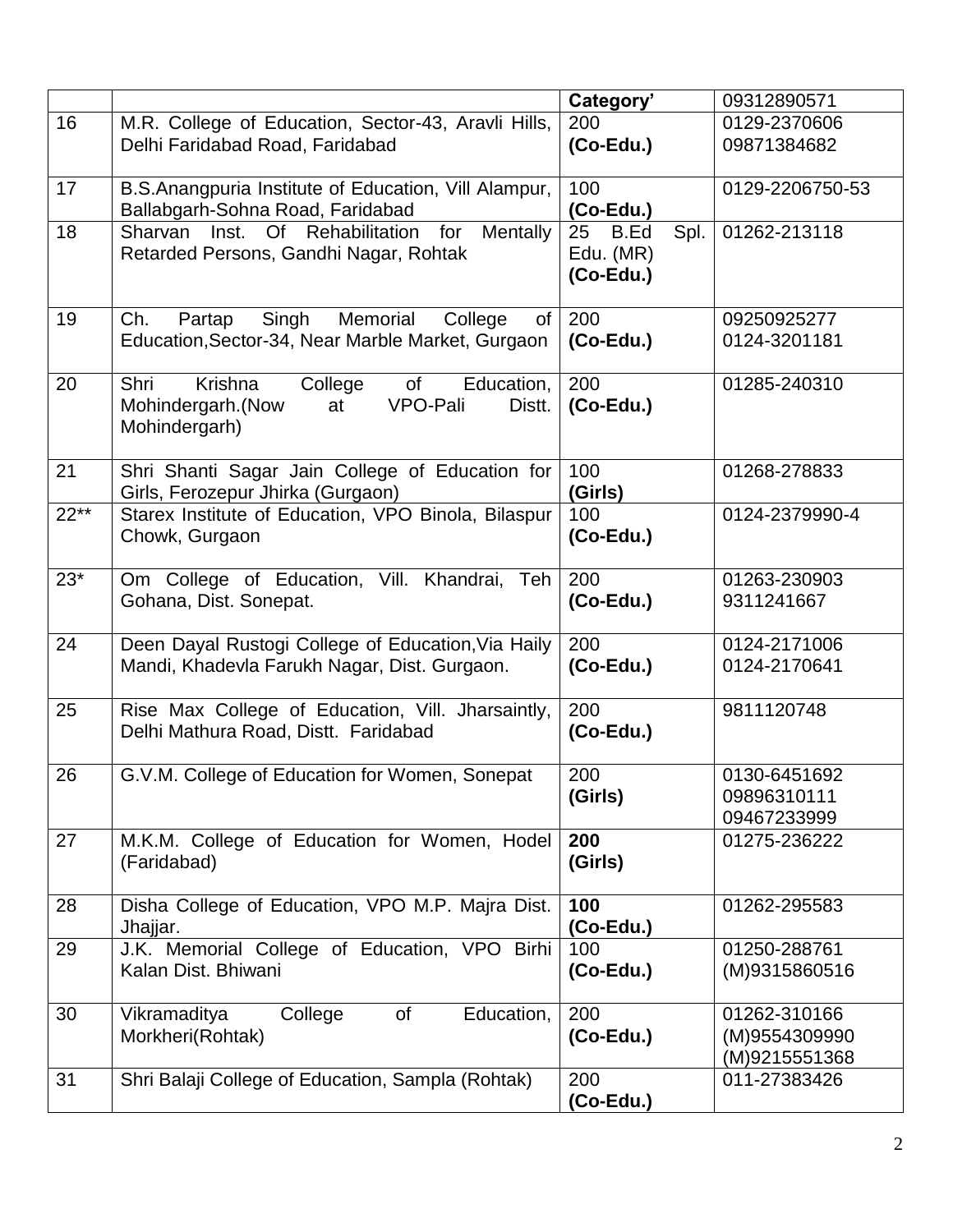| 32 | Maharana Pratap College of Education for Women,                                                       | 100                                                  | 01664-290003                                                      |
|----|-------------------------------------------------------------------------------------------------------|------------------------------------------------------|-------------------------------------------------------------------|
|    | Meham Road, Vill. Paluwas, Dist. Bhiwani                                                              | (Girls)                                              |                                                                   |
| 33 | Shri Ganesh College of Education, Nagal Sirohi,<br>Dist. Mahendergarh.                                | 100<br>(Co-Edu.)                                     | 01285-250355                                                      |
| 34 | Sardar Patel College of Education, Farukhnagar<br>(Guraon)                                            | 100<br>$(Co$ -Edu.)                                  | M-9891023464                                                      |
| 35 | Al-Flah School of Education & Training, Vill. Dhauj<br>Dist. Faridabd.<br>(MUSLIM MINORITY INSTITUTE) | 300<br>(Co-Edu.)                                     | 011-26321422                                                      |
| 36 | P.D.M.<br>College<br>of<br>Education,<br>Sarai<br>Aurangabad(B.garh)                                  | 200<br>(Co-Edu.)                                     | 01276-244913<br>01276-244916                                      |
| 37 | Rao Abhay Singh College of Education, Gangoli<br>(Saharanwas) Dist. Rewari                            | 100<br>(Co-Edu.)                                     | 01274-225253<br>(M) 9899115532<br>(M) 9812028100<br>(M)9896684901 |
| 38 | Darsh College of Education, Vill. Kailana Taluka<br>Mahmoodur The. Gohana Distt. Sonepat              | 200<br>(Co-Edu.)                                     | 01262-243092<br>01263-253787<br>M-9215353002                      |
| 39 | S.S. College of Education, Vill. Mahmoodur Tehsil-<br>Gohana Distt. Sonepat                           | 200<br>(Co-Edu.)                                     | 09254312171<br>08053516983<br>09310654812                         |
| 40 | Lord Shiva College of Education, VPO Lahli Dist.<br><b>Rohtak</b>                                     | 200<br>(Co-Edu.)                                     | 01262-258920<br>01262-245358<br>M-9215555567                      |
| 41 | Kissan College of Education, Meham<br><b>Bharan</b><br>Madina Road, Meham, Dist. Rohtak               | 200<br>(Co-Edu.)                                     | M-9416388952<br>M-9416434968<br>M-9812125018                      |
| 42 | Vigya College of Education, Loharu (Bhiwani)                                                          | 200<br>(Co-Edu.)                                     | 09255189457<br>09812190590                                        |
| 43 | Ravindra Bharti College of Education, C/o KSM<br>Public School, Gurgaon Road, Jhajjar                 | 100<br>$(Co$ -Edu.)                                  | 01251-253804<br>01251-252339                                      |
| 44 | Yaduvanshi College of Education, Bucholi Road,<br>Mahendergarh                                        | 200<br>(Co-Edu.)                                     | 01285-220944<br>01285-220275                                      |
| 45 | Women College of Education, Jho-Jhu Kalan<br>(Bhiwani)                                                | 100<br>(Girls)                                       | 01250-290700<br>9416524348(M)                                     |
| 46 | Bhagwan Prashu Ram College of Education, Bali<br>Brahmnan (Gohana) Distt. Sonepat                     | <b>Placed</b><br>under<br>'No Admission<br>Category' | 01263-255934<br>M-9812292551                                      |
| 47 | of Education,<br>Saraswati Vidya Mandir College<br>Hissar By Pass, Meham (Rohtak)                     | 200<br>(Co-Edu.)                                     | 09315617081(M)<br>09315652084<br>01263-255861                     |
| 48 | KIIT College of Education, Bhondsi Distt. Gurgaon                                                     | 100                                                  | O124-2265265,                                                     |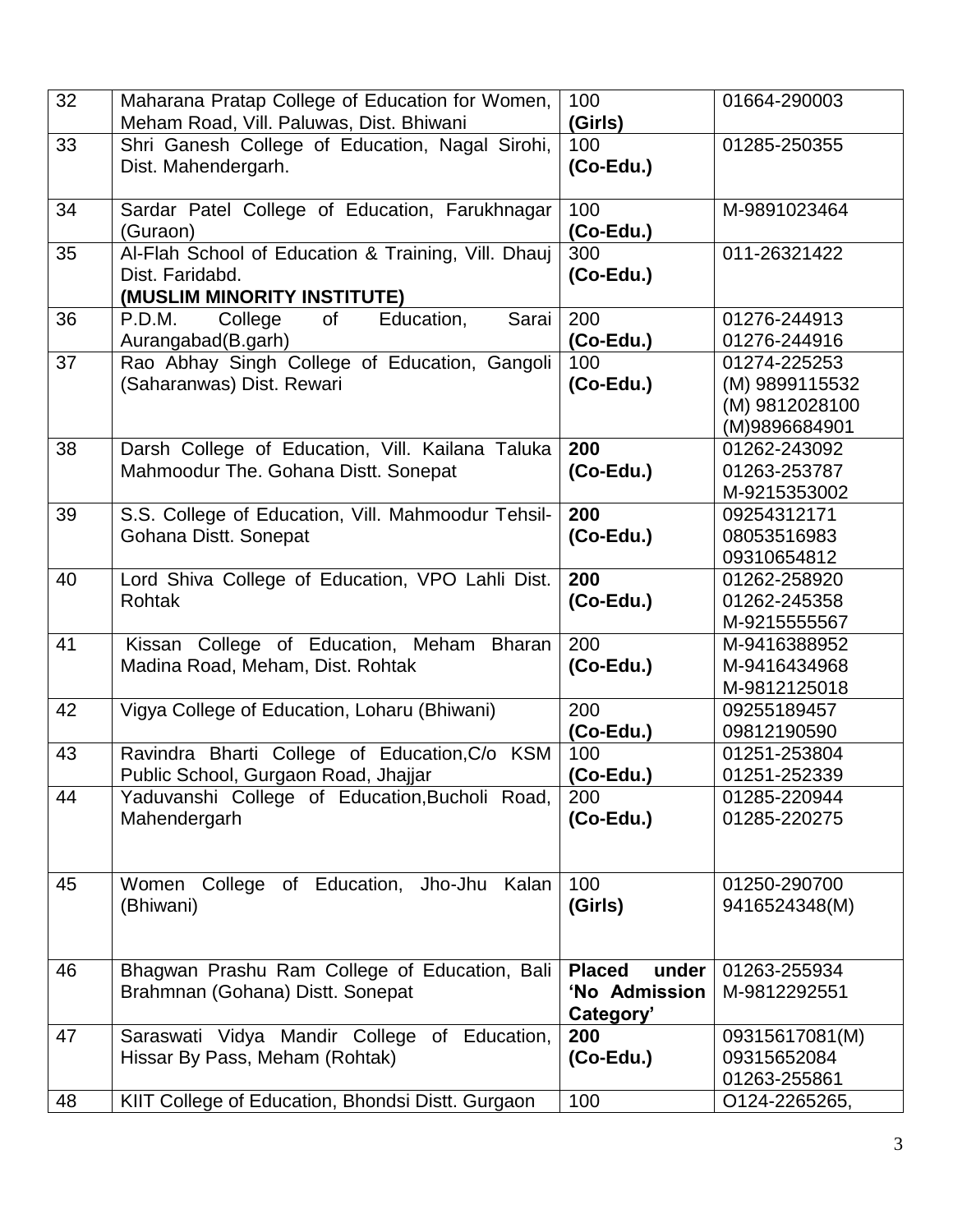|    |                                                                                                                                 | (Co-Edu.)                                            | 2265266                                                                 |
|----|---------------------------------------------------------------------------------------------------------------------------------|------------------------------------------------------|-------------------------------------------------------------------------|
| 49 | Mukhi College of Education, Vishnu Nagar, Ward<br>No.12, Gohana Distt. Sonepat.                                                 | 200<br>$(Co$ -Edu.)                                  | 01263-325678<br>9812155750(M)                                           |
| 50 | South Point College of Education,<br>Purkhas<br>Road, Near Sugar Mill, Sonepat.                                                 | 200<br>(Co-Edu.)                                     | 09812020033<br>0130-2800397-99                                          |
| 51 | K.V.M. College of Education, Ladhot Road, Rohtak.                                                                               | 200<br>$(Co$ -Edu.)                                  | 01262-324230<br>09812030830(M)                                          |
| 52 | Lord Krishana College of Education, Jamalpur,<br>Distt. Gurgaon.                                                                | 200<br>$(Co$ -Edu.)                                  | 0124-2280411,<br>0124-3250984<br>9813662944(M)                          |
| 53 | Laxmi College of Education, Kasan (Gurgaon)                                                                                     | 100<br>(Co-Edu.)                                     | 9910165855(M)<br>0124-2338465<br>0124-2337465                           |
| 54 | D.A.V. College of Education, Hassangarh (Rohtak)                                                                                | 200<br>$(Co$ -Edu.)                                  | 01262-262338,<br>09896433431                                            |
| 55 | Sant Roshan Lal College of Education(for Women),<br>Vill. Dhani Mahu (Bhiwani)                                                  | 200<br>(Girls)                                       | 093501-16730<br>08860886091                                             |
| 56 | Sanskriti Institute of Education and Technology,<br>Village, Amarpur Jorasi, Tehsil Narnaul, Distt.<br>Mahendergarh.            | 200<br>$(Co$ -Edu.)                                  | 01285-252800,<br>254816<br>M-9812224055,<br>09412057738,<br>09412007104 |
| 57 | B.M. College of Education, Vil. Hari Nagar (Dumha)<br>Tehsil Farukhnagar, Distt. Gurgaon                                        | 200<br>$(Co$ -Edu.)                                  | 0124-3090534<br>0124-2326558                                            |
| 58 | Rao Mohar Singh College of Education, Behrampur,<br>Post-Fazilpur, Distt. Gurgaon                                               | 200<br>$(Co-Edu.)$                                   | 0124-2370620(O)<br>M-09810602831                                        |
| 59 | Cambridge College of Education (For Women), Vill.<br>Birar, Distt. Jhajjar (Haryana)                                            | 200<br>(Girls)                                       | 01251-276576<br>M-9810193099<br>M=9812181970                            |
| 60 | Dayawanti Memorial College of Education, Near<br>Country Club, Panchgaon, Tauru Road, Vill. Pada,<br>Sub-Tehsil, Tauru, Gurgaon | <b>Placed</b><br>under<br>'No Admission<br>Category' | 01262-211380<br>M-09416287428                                           |
| 61 | Shri Krishna College of Education, Atela, Charkhi<br>Dadri (Bhiwani)                                                            | 100<br>$(Co-Edu.)$                                   | 9813993200,<br>9416000143                                               |
| 62 | Rattan Singh Girls College of Education, Harphala-<br>Seekri (Faridabad)                                                        | 200<br>(Girls)                                       | 0129-3204266<br>9810362226(M)                                           |
| 63 | The Krishna Education Research and Technological<br>Institute, Vill-Bhanderi, PO-Madina, Tehsil-Gohana,<br>Distt. Sonepat       | 100<br>$(Co-Edu.)$                                   | 094168-51569<br>94169-15897<br>094668-18187                             |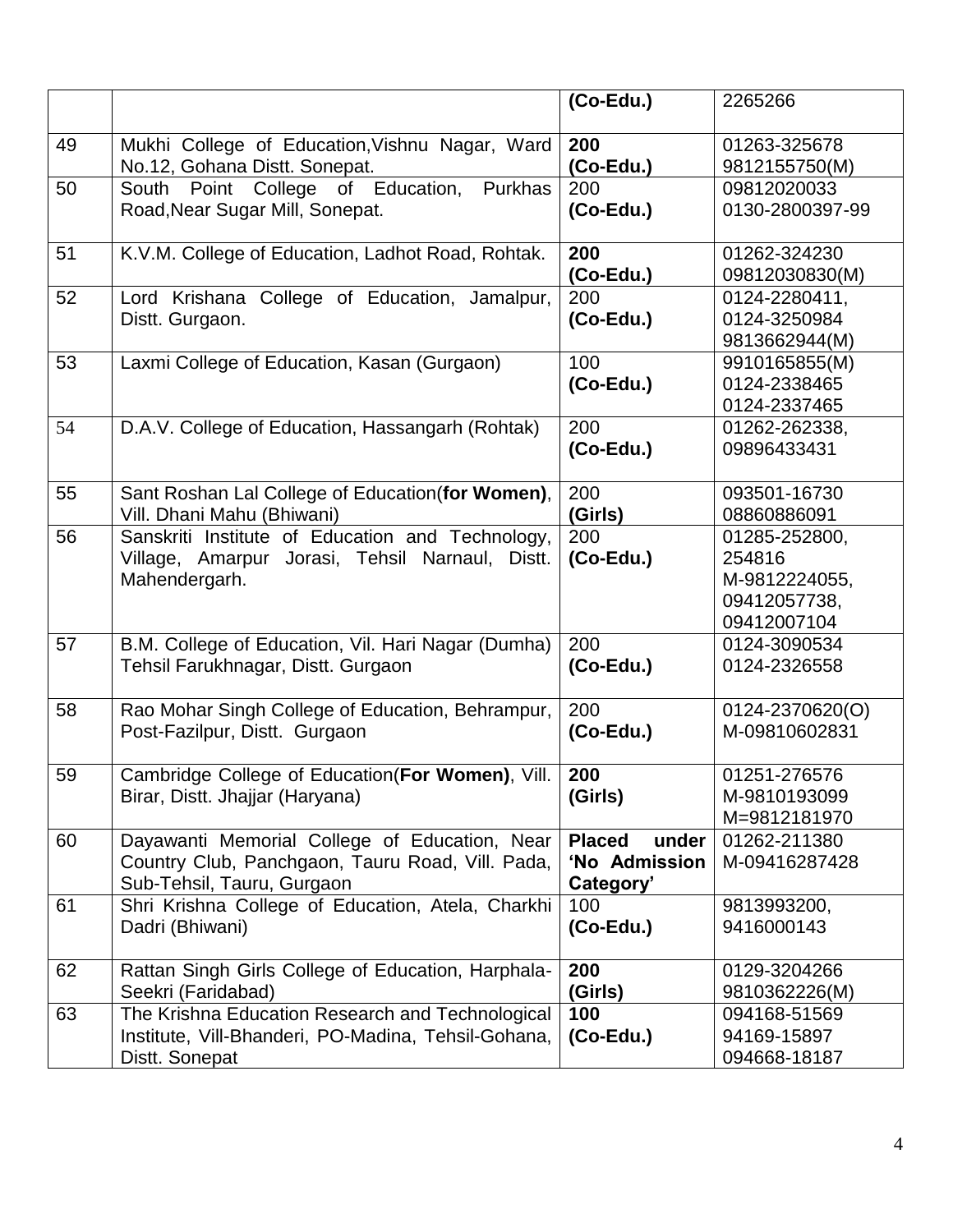| 64    | Baba Jai Ram Das College of Education, VPO Pali,<br>Distt. Mohendergarh                                                                          | 200<br>(Co-Edu.)    | 01285-240615                                                            |
|-------|--------------------------------------------------------------------------------------------------------------------------------------------------|---------------------|-------------------------------------------------------------------------|
| 65    | Swaranjali<br>College<br>ofEducation,<br>Deviaws,<br>Bithywana Chowk, PO- Chhuriawas, Dewal Road,<br>Rewari                                      | 100<br>$(Co$ -Edu.) | 01274-<br>269750,269867<br>M-9896127555                                 |
| 66    | Gold Field College of Education, Village- Chhainsa,<br>Ballabgarh, Distt. Faridabad                                                              | 200<br>(Co-Edu.)    | 0129-4081829,<br>0129-4081830<br>0129-4081831<br>09311363131            |
| 67    | Pataudi College of Education, Opp. New Bus Stand,<br>Pataudi (Gurgaon)                                                                           | 200<br>(Co-Edu.)    | M-09999000350<br>M-09992111469<br>M-09992111451                         |
| 68    | MR DAV College of Education, MR DAV Campus,<br>5 <sup>th</sup> KM Stone, Sonepat Road, Rohtak.                                                   | 100<br>(Co-Edu.)    | 09355671757<br>09991171005<br>09729606070                               |
| 69    | Maharana Pratap College of Education, Vill. & PO<br>Dhanonda, Distt. Mahendragarh                                                                | 100<br>(Co-Edu.)    | M-9416282591,<br>9416443913,01282-<br>250452                            |
| 70    | of<br>Aravali<br>College<br>advanced<br><b>Studies</b><br>in<br>Education, Ballabgarh-Sohna Road, Vill. Pali, Distt.<br>Faridabad.               | 200<br>(Co-Edu.)    | 0129-<br>2414478,2415744<br>M-98130-14296<br>09810478381<br>09810066601 |
| 71    | Bhagwani Memorial Institute of Higher<br>Smt.<br>Education, Sohna-Samepur Road, Sector-56, Rajiv<br>Colony, Tehsil-Ballabgarh, Distt. Faridabad. | 100<br>$(Co$ -Edu.) | 0124-2300961, M-<br>098992258115,<br>09891140115                        |
| 72    | Ch. Katar Singh College of Education, Gudha Road,<br>Gohana, Distt. Sonepat                                                                      | 100<br>(Co-Edu.)    | 09416631061<br>09802303030                                              |
| $73*$ | Sant Jai Ram Das Memorial College of Education,<br>VPO Pali, Distt. Mohendergarh                                                                 | 200<br>(Co-Edu.)    | M-9416063727,<br>9416381318                                             |
| 74    | D.H. Lawrence College of Education for Women,<br>Rohtak Road, Jhajjar (Haryana)                                                                  | 100<br>(Girls)      | $01251 -$<br>253510,252310                                              |
| 75    | Sat Priya College of Education, 0.5 KM Mils Stone,<br>Jind Road, Rohtak                                                                          | 100<br>(Co-Edu.)    | 01262-<br>231016,235003,M-<br>09896005716                               |
| 76    | Shambhu Dayal College of Education, Gohana<br>Road, Sonepat                                                                                      | 100<br>(Co-Edu.)    | 0130-<br>2221755,2221140                                                |
| 77    | Shri Ram College of Education, Diwan Colony,<br>Near DSP Office, Mohindergarh (Haryana)                                                          | 100<br>$(Co-Edu.)$  | M-094160-97075                                                          |
| 78    | Ganga College of Education, VPO-Dujana, Tehsil-<br>Beri, Distt. Jhajjar (Haryana)                                                                | 100<br>$(Co$ -Edu.) | M-094160-48490.<br>01251-236690                                         |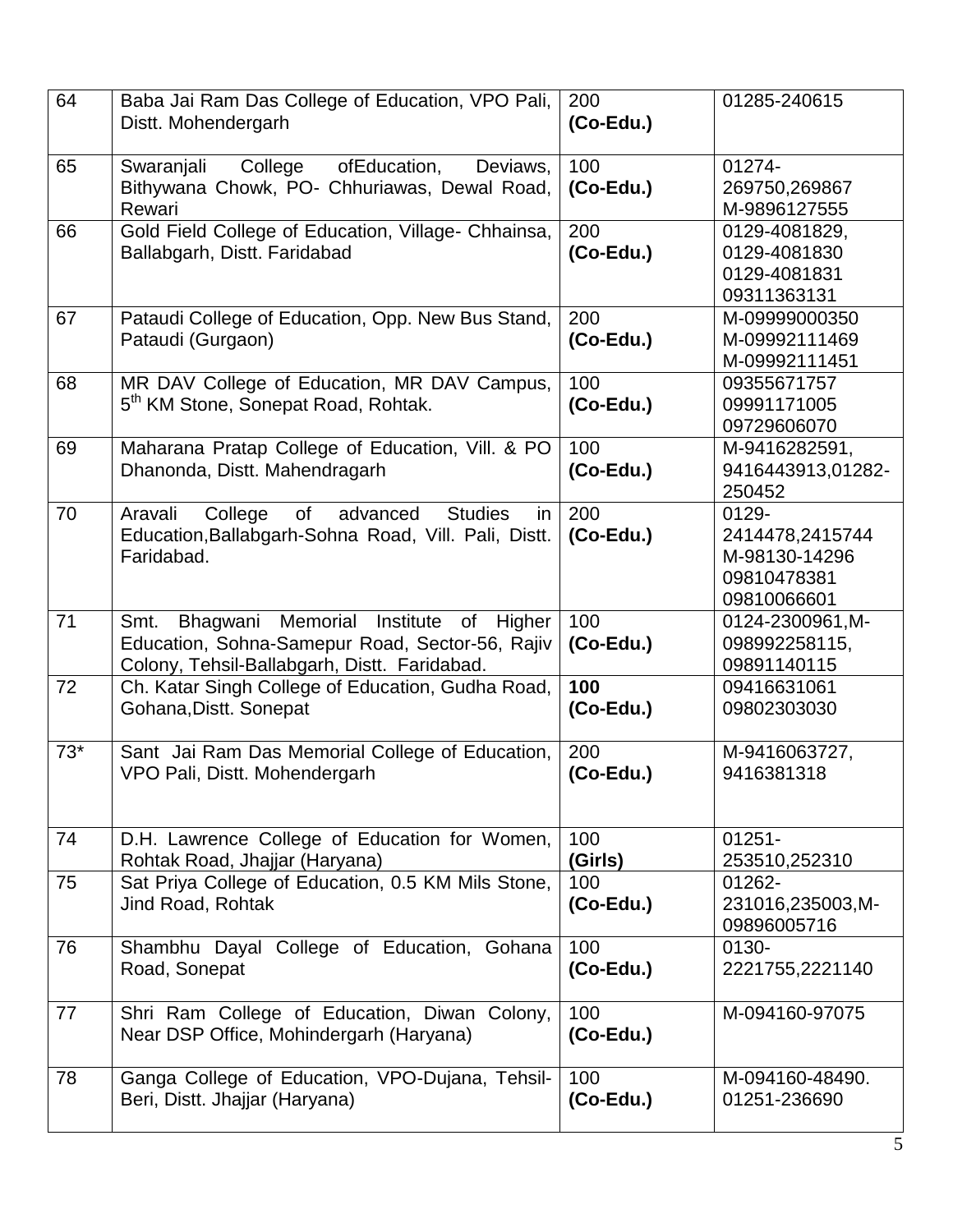| 79 | Bhartiyam College of Education, Vill. Panehra<br>Khurd, Ballabgarh, Distt. Faridabad                                             | 100<br>$(Co-Edu.)$  | 0129-<br>2429858,4039858<br>,09818260606/0989<br>1155700 |
|----|----------------------------------------------------------------------------------------------------------------------------------|---------------------|----------------------------------------------------------|
| 80 | Neki<br>Memorial<br>Ram<br>College<br>Rao<br>of<br>Education, Pataudi, P.O. Turkapur Bas Padamka,<br>Distt. Gurgaon              | 100<br>$(Co$ -Edu.) | M-093155-<br>31307,09991084501<br>0124-2673707           |
| 81 | Institute of<br>Education<br>Satyug Darshan<br>and<br>Research(for Girls), Vill & P.O. Bhopani, Lalpur<br>Road, Distt. Faridabad | 100<br>(Girls)      | $.0129 -$<br>2201114,2201115                             |
| 82 | A.M. College ofEducation, VPO- Majra Sheoraj,<br>Distt. Rewari                                                                   | 100<br>$(Co-Edu.)$  | 01274-<br>326488,202543                                  |
| 83 | Saheed Capt. D.K. Khola College of Education,<br>VPO-Zainabad, Distt. Rewari                                                     | 200<br>$(Co-Edu.)$  | 01281-248530,<br>M-09416382959                           |
| 84 | Balaji<br>College of Education,<br>Adarsh Nagar,<br>Ballabhgarh Distt. Faridabad                                                 | 100<br>$(Co-Edu.)$  | M-098110-37584                                           |
| 85 | Rao Sultan Singh College of Education, Nimbhera,<br>Tehsil & Distt. Mohindergarh                                                 | 100<br>$(Co-Edu.)$  | 01285-<br>271280,9416419744<br>9813510744                |
| 86 | Rao Dalip Singh College of Education, Vill.<br>Mumtajpur, PO- Bas Padamka, Tehsil-Pataudi,<br>Distt. Gurgaon                     | 100<br>$(Co-Edu.)$  | 9315452870,941661<br>0187,<br>9996297118                 |
| 87 | Saraswati College of Education, Kanina Road,<br>Sehlang, Distt. Mohindergarh (Haryana)                                           | 100<br>$(Co-Edu.)$  | 09255564229,94164<br>54170                               |
| 88 | Advanced Institute of Education, 70 KM Delhi-<br>Mathura Road, Palwal, Distt. Faridabad                                          | 200<br>(Co-Edu.)    | 01275-<br>302222,398400,098<br>12328806,09354492<br>706  |
| 89 | C.L. College of Education, Singhana Road, Near<br>Canal Colony, Narnaul, Distt. Mohindergarh                                     | 100<br>$(Co-Edu.)$  | 01282-253320                                             |
| 90 | Navyug College for Education, Old Rohtak Road,,<br>Prabhu Nagar, Sonepat                                                         | 100<br>(Co-Edu.)    | 9416234355<br>9812043187<br>0130-2212132                 |
| 91 | Tagore College of Education, VPO Barwa, Distt.<br><b>Bhiwani</b>                                                                 | 200<br>(Co-Edu.)    | 01255-281485-86<br>09416072041<br>09416322507            |
| 92 | M.R. Nauhnty College of Education, Vill. Kherka<br>Gujjar, PO Dulhera Tehsil-Bahadurgarh<br>Distt.<br>Jhajjar (Haryana)          | 100<br>$(Co$ -Edu.) | 09416758623                                              |
| 93 | G.S. College of Education, VPO- Luhari, Distt.<br>Jhajjar (Haryana)                                                              | 100<br>(Co-Edu.)    | 98133-69905                                              |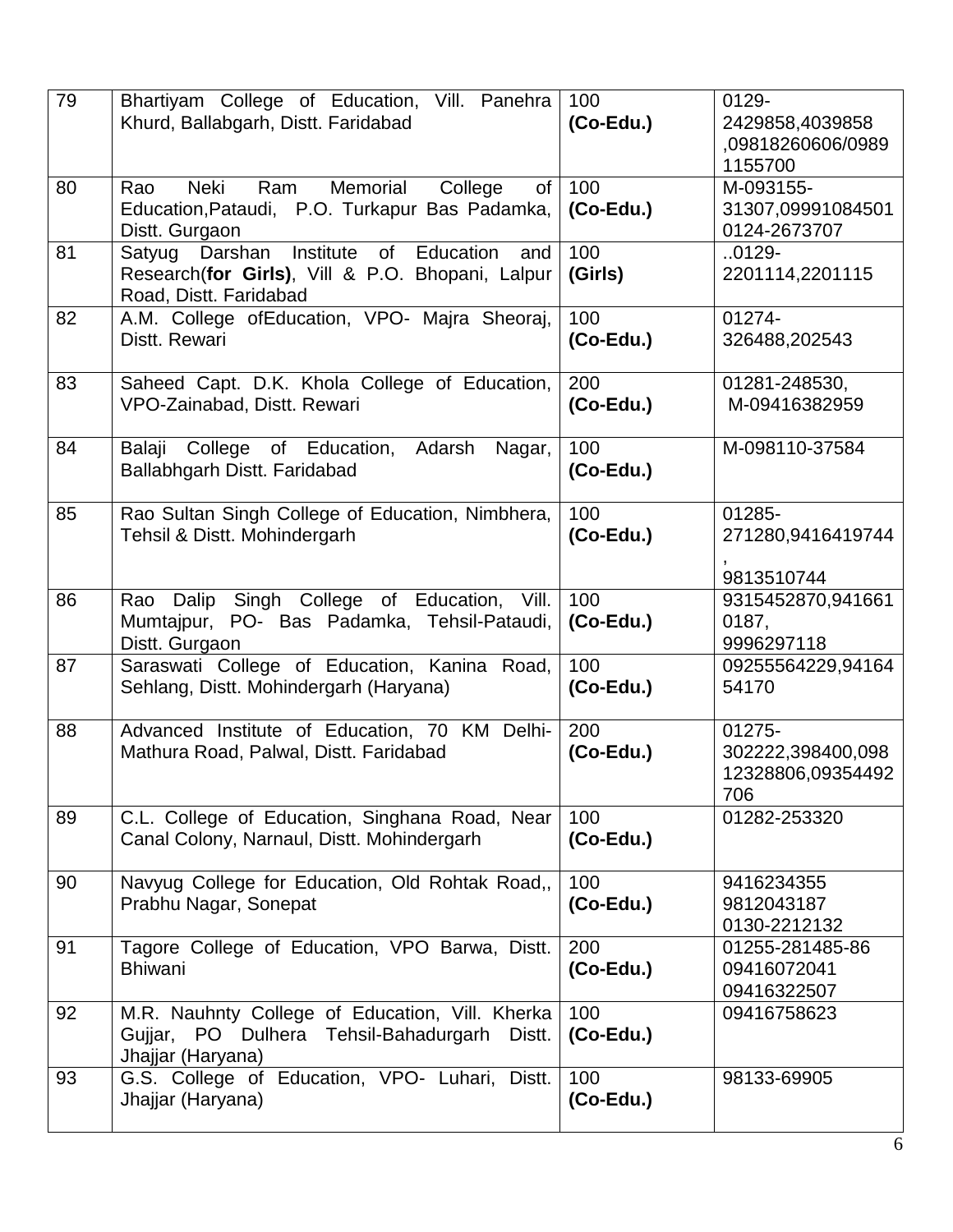| 94  | B.S. College of Education, Kultajpur Road, Khsra<br>No. 2922/2, Narnaul Distt. Mohindergarh                              | 100<br>(Co-Edu.)    | 01282-320363                                   |
|-----|--------------------------------------------------------------------------------------------------------------------------|---------------------|------------------------------------------------|
| 95  | Rao Lal Singh College of Education, Garba Road,<br>Block-Kanina, Distt. Mohindergarh                                     | 100<br>(Co-Edu.)    | 01285-235803                                   |
| 96  | Yaduvanshi College of Education, VPO- Patikra,<br>Tehsil Narnaul, Dist. Mohindergarh                                     | 200<br>$(Co$ -Edu.) | 01285-220944                                   |
| 97  | Smt. Santra Devi College of Education, VPO-<br>Samaspur, Tehsil-Ch. Dadri, Distt. Bhiwani                                | 200<br>$(Co$ -Edu.) | 098131-21885                                   |
| 98  | Rajesh Pilot Memorial College of Education, Vill-<br>P.O.<br>Thanwas, Tehsil-Narnaul<br>Distt.<br>Nayan,<br>Mohindergarh | 100<br>(Co-Edu.)    | 09813850165<br>09812784140<br>09416566647      |
| 99  | Progressive Learning College of Education, 7 KM<br>Miles Stone, Rewari-Delhi Road, Vill. Jaunawas<br>Distt. Rewari.      | 100<br>$(Co$ -Edu.) | 01274-240100,<br>098123-45425,<br>098101-21201 |
| 100 | D.C. Jain College of Education, Mehlana Road,<br>Sonepat                                                                 | 100<br>(Co-Edu.)    | 0130-2222706<br>98124-30514                    |
| 101 | Kirorimal College of Education, Bagpat Road,<br>Khewra, Distt. Sonepat<br>(Jain Minority Institute)                      | 200<br>$(Co$ -Edu.) | M-94160-14078,<br>94666-64110                  |
| 102 | Maa Saraswati Teachers Training Inst. Vill. Makdola<br>Distt. Gurgaon                                                    | 100<br>(Co-Edu.)    | 0124-2210528                                   |
| 103 | Rao Pahlad Singh College of Education, Revenue<br>Estate Khatod, Satnali Road, Distt. Mohindergarh                       | 100<br>(Co-Edu.)    | 01285-220941<br>09416907520                    |
| 104 | D.C.S College of Education, Mehmoodpur Road,<br>Gohana, Distt. Sonepat, Haryana                                          | 200<br>(Co-Edu.)    | 01262-273673<br>09416337134                    |
| 105 | Shiv Karan College of Education, VPO- Matindu,<br>Distt. Sonepat                                                         | 100<br>(Co-Edu.)    | 0130-2802106<br>09416810590                    |
| 106 | Saraswati College of Education, Majra Kalan, Distt.<br>Mohindergarh                                                      | 100<br>(Co-Edu.)    | 01285-220565,<br>09416996508                   |
| 107 | Lt. Mahipat Singh College of Education, VPO Sarai<br>Aurangabad, Chhara-Beri Road, Bahadurgarh                           | 200<br>$(Co$ -Edu.) | 98126-99448,<br>01276-214331                   |
| 108 | Krishana<br>College of Education,<br>Nahar<br>Road,<br>Railway Station, Kosli, Distt. Rewari                             | 100<br>$(Co$ -Edu.) | 01259-275651,<br>01259-261485<br>09416282100   |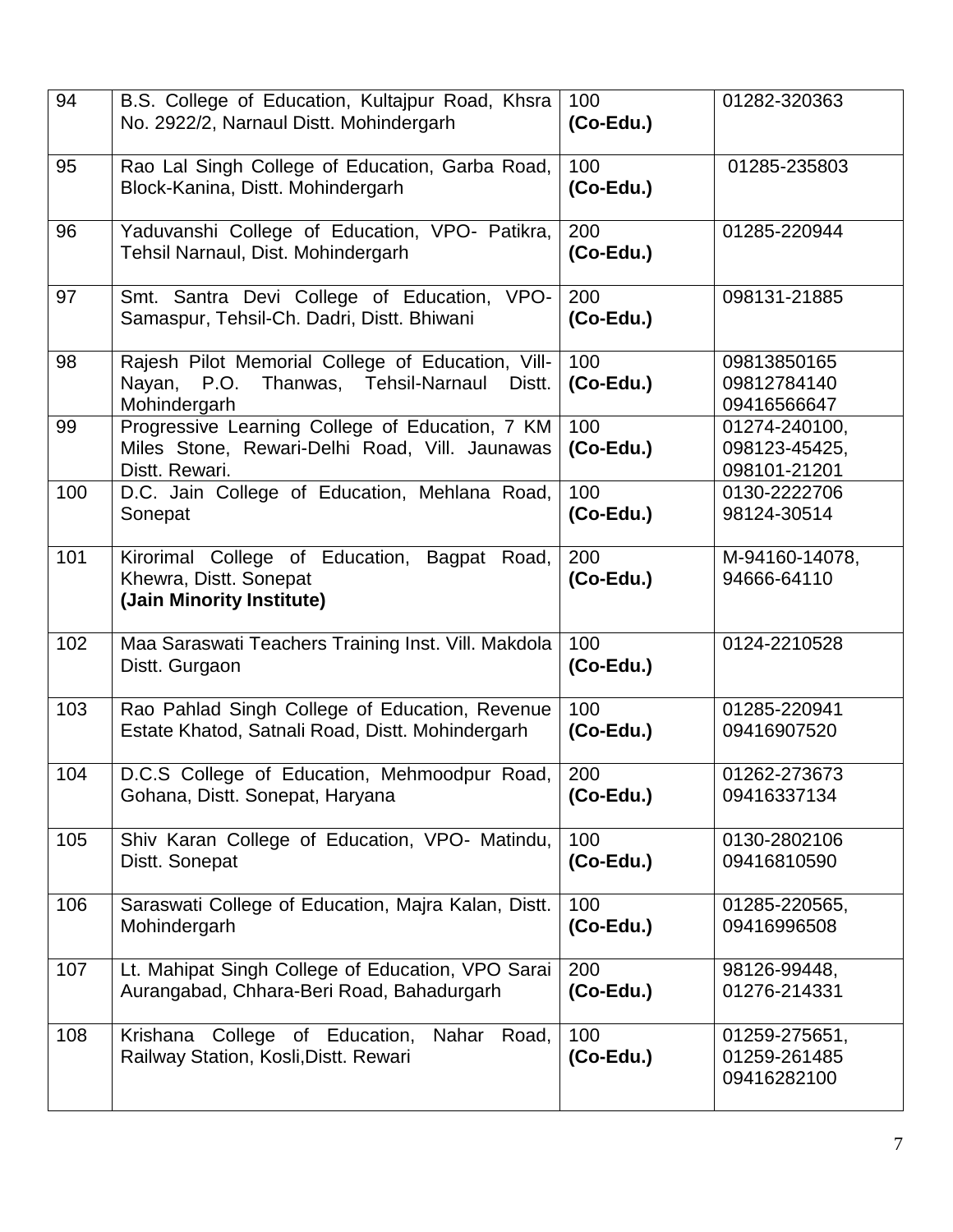| 109 | M.R. College of Education, Mitterpura Chowk,<br>Miterpura, PO Dublana, Tehsil- Narnaul, Distt.<br>Mohindergarh           | 100<br>$(Co$ -Edu.) | 094164-16945,<br>01282-240628                 |
|-----|--------------------------------------------------------------------------------------------------------------------------|---------------------|-----------------------------------------------|
| 110 | of Education,<br>Dulana<br>Happy College<br>Road,<br>Mohindergarh                                                        | 100<br>(Co-Edu.)    | O1285-222934<br>01285-222935                  |
| 111 | Hitkari College of Education, VPO Mandola Distt.<br><b>Bhiwani</b>                                                       | 100<br>$(Co-Edu.)$  | 09255553347                                   |
| 112 | Pragya College of Education, Vill. Dulhera, Tehsil-<br>Bahadurgarh, Distt. Jhajjar, Haryana<br>(Jain Minority Institute) | 100<br>(Co-Edu.)    | 09899215598,09811<br>697650,01276-<br>321888  |
| 113 | Shri Krishan College of Education, Near Rao Tula<br>Ram Chowk, Mohindergarh                                              | 100<br>$(Co-Edu.)$  | 01285-221493<br>094164-98029                  |
| 114 | Modern College of Education, Vishnu<br>Nagar,<br>Gohana, Sonepat                                                         | 200<br>(Co-Edu.)    | 01263-252444<br>09315305444                   |
| 115 | Sree Shiv Chaitanya College of Education, Main<br>Road, Bhora Kalan, Distt. Gurgaon                                      | 100<br>$(Co-Edu.)$  | 0124-2379535                                  |
| 116 | J.R. Memorial College of Education, Near uma<br>Bharti Senior Secondary School, Jhajjar Road,<br>Rewari                  | 100<br>$(Co-Edu.)$  | 01274-256868<br>09416063440                   |
| 117 | H.N. College of Education, VPO-Sanga, Distt.<br><b>Bhiwani</b>                                                           | 100<br>$(Co$ -Edu.) | 98131-84020,<br>93550-22296                   |
| 118 | College<br>of<br>Education,<br>Jai<br>Ram<br>Rao<br>BundabajNagar, Ateli Road,<br>Mohindergarh                           | 100<br>$(Co-Edu.)$  | 01285222275<br>9416130996                     |
| 119 | Yash College of Education, VPO- Rurkee, Distt.<br>Rohtak                                                                 | 200<br>$(Co$ -Edu.) | M-09255282117,<br>09812286979,<br>09255169866 |
| 120 | Haryana Institute of Education, Asodha, Tehsil-<br>Bahadurgarh Distt. Jhajjar                                            | 100<br>$(Co$ -Edu.) | 9215143158,<br>01276-645158                   |
| 121 | Arya College of Education, VPO-Jhojhu Kalan,<br>Tehsil Ch. Dadri, Distt. Bhiwani                                         | 100<br>$(Co$ -Edu.) | 01250-263344<br>94165-83588<br>9416583589     |
| 122 | Venkteshwara College of Education, VPO-Rajpur,<br>Distt. Sonepat                                                         | 100<br>(Co-Edu.)    | 0124-4081467<br>M-09810336648                 |
| 123 | R.P.S. College of Education, Vill. Khor, P.o. Ateli,<br>Distt. Mohindergarh                                              | 100<br>$(Co$ -Edu.) | M-98682-51740                                 |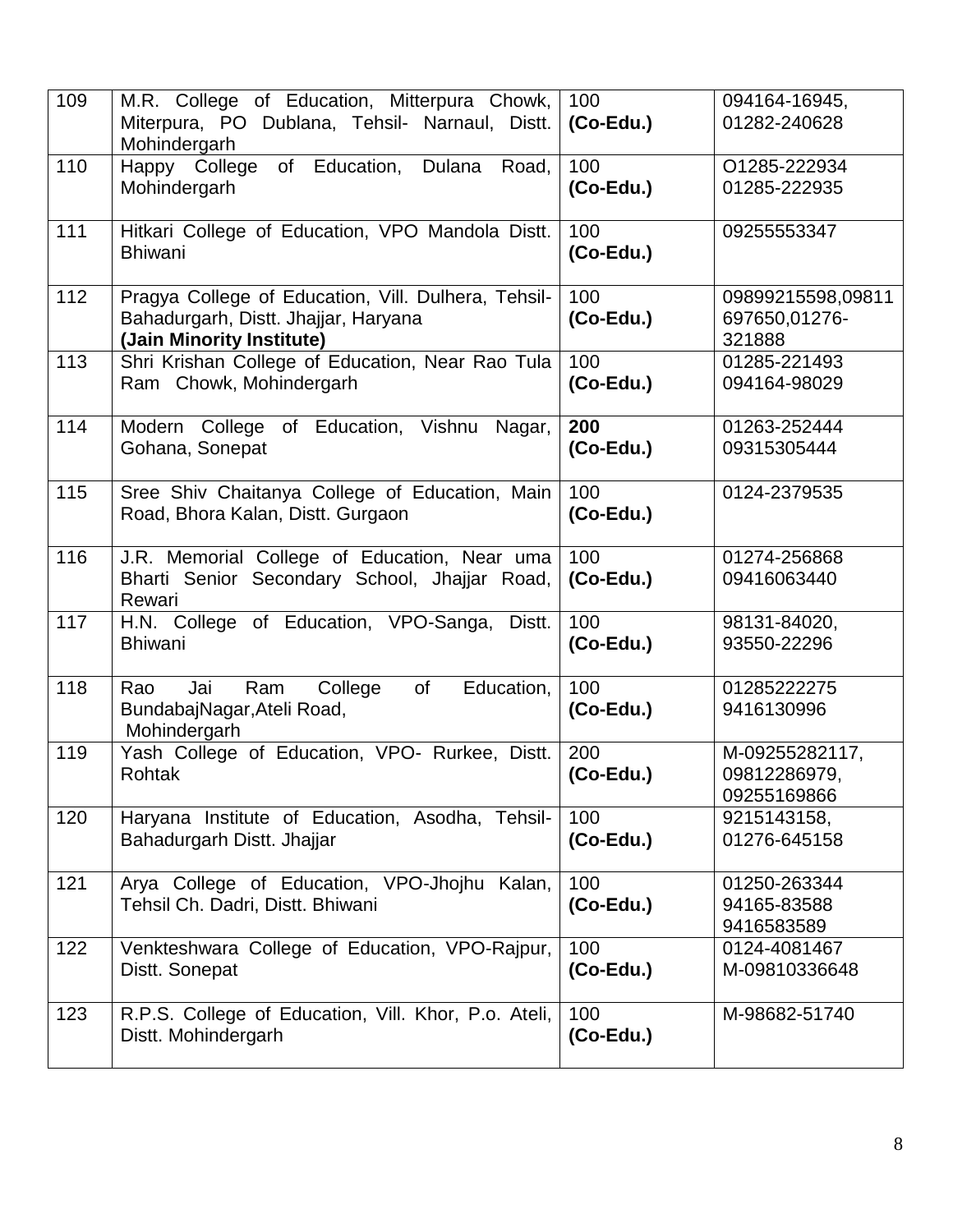| 124 | of Education,<br>Wazirpur,<br>B.L. College<br>Distt.<br>Gurgaon, Haryana                                                                                        | 100<br>$(Co-Edu.)$  | 09896340500,<br>09810176824                 |
|-----|-----------------------------------------------------------------------------------------------------------------------------------------------------------------|---------------------|---------------------------------------------|
| 125 | Bhimeshwari Devi College of Education, Baithiyan<br>Panna, Tehsil, Beri, Distt. Jhajjar                                                                         | 100<br>$(Co$ -Edu.) | 09416974380                                 |
| 126 | Shiksha Bharti College of Education, VPO-Mohana,<br>Distt. Sonepat, Haryana                                                                                     | 100<br>$(Co-Edu.)$  | 0130-2236940<br>0130-2233940                |
| 127 | Ganga Institute of Education, 20 K.M. Stone, Jhajjar<br>Bahadurgarh Road, Vill- Kablana, Tehsil & Distt-<br>Jhajjar                                             | 200<br>(Co-Edu)     | 9811066950,<br>9899975346<br>09416200134    |
| 128 | Ranjeet Singh Memorial College of Education &<br>Technology, VPO Chhara, Distt. Jhajjar                                                                         | 100<br>$(Co$ -Edu.) | 01276-245007,<br>94162-72518                |
| 129 | Adarsh College of Education, Dhani Ramjas Road,<br>Siwani Mandi, Distt. Bhiwani                                                                                 | 100<br>$(Co$ -Edu.) | M-09255172727                               |
| 130 | Happy College of Education, Kosli Railway Station,<br>PO-Kosli, Distt. Rewari, Haryana                                                                          | 200<br>$(Co$ -Edu.) | 01259-275038,<br>9354850243                 |
| 131 | M.D. College of Education, Sarai Aurangabad,<br>Jhajjar Road, P.O. Bahadurgarh, Distt. Jhajjar<br><b>Correspondence Address</b><br>Post Box No. 20, Bahadurgarh | 200<br>$(Co$ -Edu.) | 01276-274010<br>9215900624<br>94162-73344   |
| 132 | K.R. College of Education, VPO-Fatehpur Billoch,<br>Tehsil-Ballabgarh, Distt-Faridabad                                                                          | 100<br>(Co-Edu.)    | 0129-3259605<br>09911557502                 |
| 133 | <b>Khem</b><br>Rao<br>Chand<br>College of Education, VPO-Bohatwas Ahir, Tehsil &<br>Distt. Rewari                                                               | 100<br>$(Co$ -Edu.) | 01281-205011,<br>9416819945                 |
| 134 | Ganpati College of Education, Vill- Bhori, P.O.<br>Gujarwas, Tehsil- Narnaul, Distt. Mohindergarh                                                               | 100<br>(Co-Edu.)    | 094163-12567<br>09416603758<br>094169-63693 |
| 135 | A.S. Kharb Memorial College of Education, VPO<br>Kasni, Distt. Jhajjar                                                                                          | 100<br>(Co-Edu.)    | 09811047410<br>09211794740                  |
| 136 | St. Paul College of Education, Behind New Bust<br>Stand, Rohtak                                                                                                 | 200<br>(Co-Edu.)    | 094163-12234<br>01262-276937                |
| 137 | R.K. College of Education, 21 KM Stone, Sonepat<br>Road, Humayunpur, Distt. Rohtak                                                                              | 100<br>(Co-Edu.)    | 09254251020<br>09254303165<br>9215286250    |
| 138 | Jagriti Institute of Higher Education, Vill. & P.O.<br>Mohna, Tehsil-Ballabgarh, Distt. Faridabad                                                               | 200<br>(Co-Edu.)    | 01275-329820<br>09813330512,<br>9991303881  |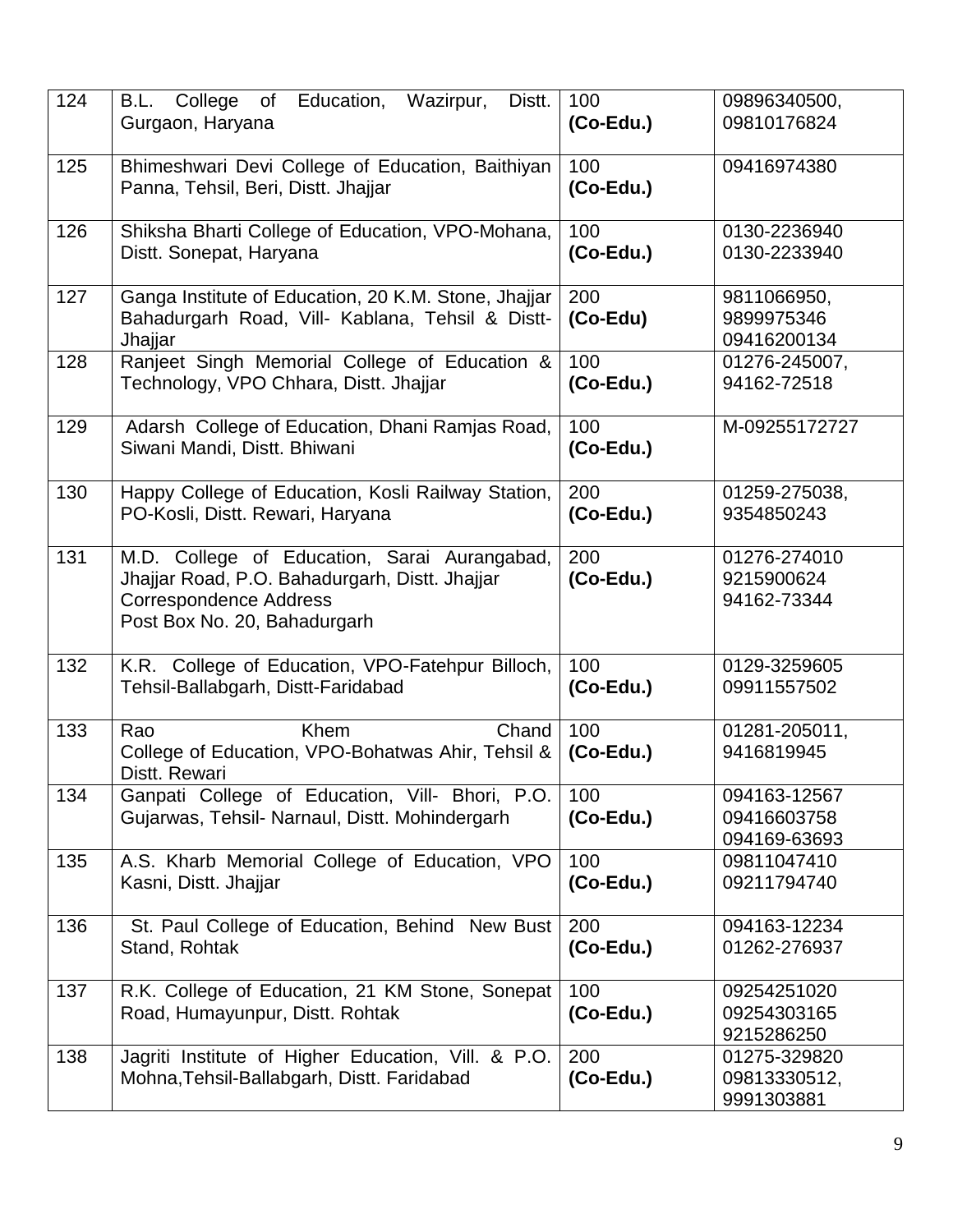| 139 | D.B.M. College of Education, VPO-Madina, Tehsil-                                                                  | 100                 | 9254312555,                                  |
|-----|-------------------------------------------------------------------------------------------------------------------|---------------------|----------------------------------------------|
|     | Gohana, Distt. Sonepat                                                                                            | (Co-Edu.)           | 9812135000                                   |
| 140 | Haryana College of Education, Vill-Mehrana, PO-                                                                   | 100                 | 098132-01426                                 |
|     | Dhani Phogat, Tehsil-Charkhi Dadri, Distt. Bhiwani.                                                               | $(Co$ -Edu.)        | 098132-24356,                                |
| 141 | Suraj College of Education, Vill.&PO Bucholi, Distt.<br>Mohindergarh                                              | 100<br>(Co-Edu.)    | 01285-221950                                 |
| 142 | Geeta College of Education, VPO-Butana Kundu,<br>Tehsil-Gohana, Distt. Sonepat                                    | 100<br>$(Co$ -Edu.) | 094167-65531<br>099967-34243<br>092543-65531 |
| 143 | Gaurav College of Education, Vill- Azam Nagar,                                                                    | 100                 | 01282-257477                                 |
|     | PO- Dharsu, Tehsil- Narnaul, Distt, Mohindergarh                                                                  | $(Co$ -Edu.)        | 9416065564                                   |
| 144 | Rao Ranjeet Singh College of Education, Vill- Bodia                                                               | 100                 | 9813223370                                   |
|     | Kamalpur, Distt. Rewari                                                                                           | (Co-Edu.)           | 098131-23370                                 |
| 145 | Aggarwal College of Education, Adarsh Colony,                                                                     | 100                 | 094166-36003                                 |
|     | Garhi Road, Hodel, Distt. Faridabad                                                                               | (Co-Edu.)           | 01275-235832                                 |
| 146 | Tagore College of Education, Vill. Majra Khurd,                                                                   | 100                 | 01285-221732                                 |
|     | Tehsil & Distt. Mohindergarh                                                                                      | $(Co$ -Edu.)        | 09416114645                                  |
| 147 | Jindal College of Education for Girls, Sohna, Distt.                                                              | 100                 | 0124-2013746,                                |
|     | Gurgaon                                                                                                           | (Girls)             | 09416333599                                  |
| 148 | Rao Mool Chand College of Education, Vill-<br>Khatoti Kalan, P.O. Hamidpur, Tehsil-Narnaul Distt.<br>Mohindergarh | 100<br>$(Co$ -Edu.) | 94169-01946                                  |
| 149 | M.R.College of Education, VPO Hassanpur Distt.                                                                    | 100                 | 01251-275001                                 |
|     | Jhajjar                                                                                                           | (Co-Edu.)           | 92559-94482                                  |
| 150 | Sai Mohan College of Education, Tigaon Road,                                                                      | 100                 | 0129-6417927,                                |
|     | Neemka, Distt. Faridabad                                                                                          | (Co-Edu.)           | 09818988266                                  |
| 151 | R.D. College of Education, VPO-Atail, Atail Sampla                                                                | 100                 | 098962-05954                                 |
|     | Road, Tehsil-Sampla, Distt. Rohtak                                                                                | (Co-Edu.)           | 094668-62999                                 |
| 152 | H.D. College of Education, VPO- Sahlawas, Tehsil                                                                  | 100                 | 01251-276079,                                |
|     | & Distt. Jhajjar                                                                                                  | $(Co$ -Edu.)        | 9416054364                                   |
| 153 | National College of Education, Vill- Loharu, Distt.<br><b>Bhiwani</b>                                             | 200<br>$(Co$ -Edu.) | 9416000143                                   |
| 154 | V.B. College of Education, Jind Bye Pass, Rohtak                                                                  | 200<br>$(Co$ -Edu.) | 01262-252634,<br>9255118668                  |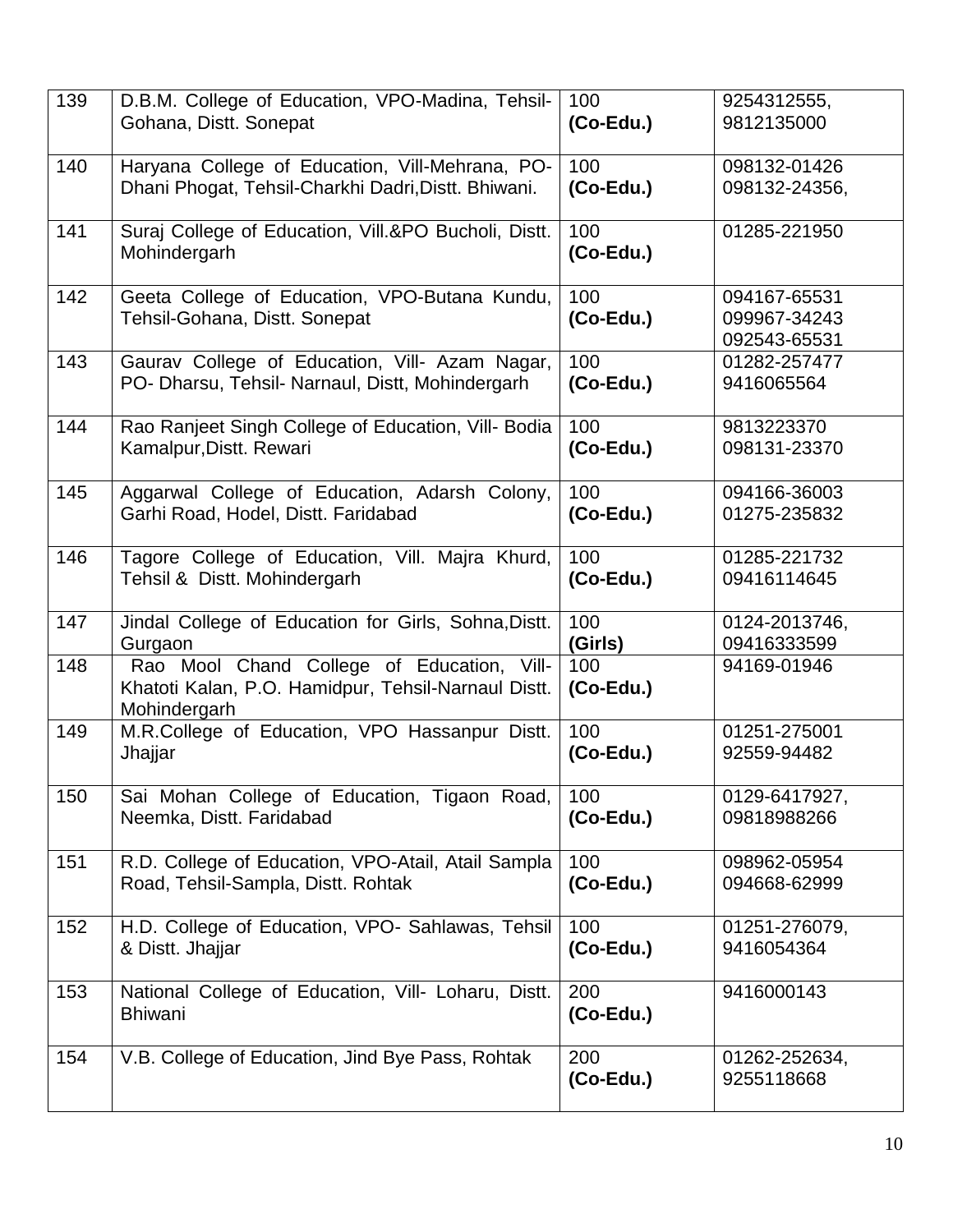| 155 | Pitamah Umda Singh College of Education, VPO-<br>Dhanaunda Tehsil Kanina, Distt. Mohindergarh                 | 100<br>$(Co$ -Edu.)                                  | 01285-202102                               |
|-----|---------------------------------------------------------------------------------------------------------------|------------------------------------------------------|--------------------------------------------|
| 156 | Green Valley College of Education, VPO-Titoli,<br>Distt. Rohtak                                               | 100<br>$(Co$ -Edu.)                                  | 9416690999,<br>9416162819                  |
| 157 | Rashtriya College of Education, Opp. Sir Chhotu<br>Ram Sports Stadium, Sonepat Road, Rohtak                   | <b>Placed</b><br>under<br>'No Admission<br>Category' | 01262-292476                               |
| 158 | N.S. College of Education, VPO- Lohrara, Distt.<br>Sonepat                                                    | 100<br>$(Co$ -Edu.)                                  | 0130-2212527<br>9466380459                 |
| 159 | Chanderawati College of Education, VPO- Tauru,<br>Distt. Mewat                                                | 100<br>$(Co$ -Edu.)                                  | 09215322247,<br>01276-289420               |
| 160 | Green Meadows College of Education, Vill- Charkhi,<br>Tehsil-Ch. Dadri, Distt. Bhiwani                        | 100<br>$(Co$ -Edu.)                                  | 9896757157                                 |
| 161 | Sanskriti College of Education, 6<br>Milestone,<br>Gohana Road, Rohtak                                        | 100<br>$(Co$ -Edu.)                                  | 92543-10008<br>01262-216237                |
| 162 | Aryavart College of Education, VPO- Adampur<br>Dadhi, Tehsil- Ch. Dadri, Distt. Bhiwani                       | 100<br>$(Co$ -Edu.)                                  | 01250-320700,<br>01250-271540              |
| 163 | Guru College of Education, VPO- Satnali, Tehsil &<br>Distt. Mohindergarh                                      | 100<br>$(Co$ -Edu.)                                  | 09416796940<br>01268-277868                |
| 164 | Saraswati Vidya Mandir College of Education,<br>Ferozepur Zirka, Distt. Mewat                                 | 200<br>$(Co$ -Edu.)                                  | 01268-277214                               |
| 165 | Jeevan Jyoti College of Education, VPO- Chhajju<br>Nagar, Tehsil- Palwal, Distt. Faridabad                    | 100<br>(Co-Edu.)                                     | 94164-76930<br>92159-53010,<br>93547-80444 |
| 166 | Drona College of Education, Ravi Nagar, Basai<br>Road, , Distt. Gurgaon                                       | 100<br>$(Co$ -Edu.)                                  | 0124-6568762<br>M-093503-17363             |
| 167 | Lal Bahadur Shastri College of Education, VPO-<br>Tehsil- Farukhnagr, Distt. Gurgaon,<br>Jamalpur,<br>Haryana | 100<br>$(Co$ -Edu.)                                  | 0124-3208627,<br>0124-2280064              |
| 168 | College of Education, Mohindergarh,<br><b>Bhartiya</b><br>Haryana                                             | 100<br>$(Co$ -Edu.)                                  | 01285-222330                               |
| 169 | Ram Jas College of Education, Govind Nagar,<br>Sonepat, Haryana                                               | 100<br>(Co-Edu.)                                     | 0130-2241531                               |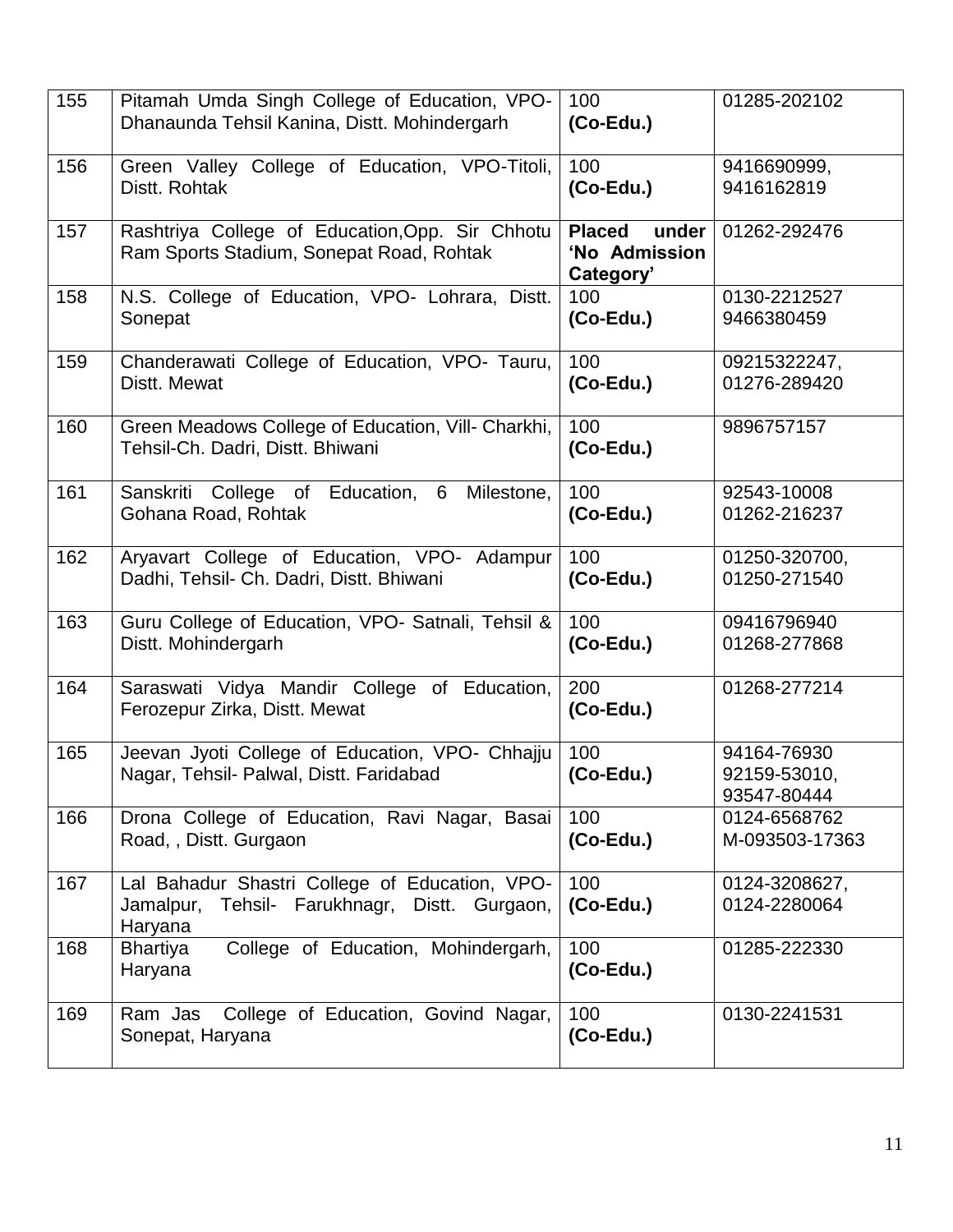| 170 | Vivekanand College of Education, VPO-Dahina<br>Distt. Rewari, Haryana                                                                                                                  | 100<br>(Co-Edu.)    | M-09254317770                                |
|-----|----------------------------------------------------------------------------------------------------------------------------------------------------------------------------------------|---------------------|----------------------------------------------|
| 171 | Narayana College of Education, VPO- Kutana,<br>Shastri Nagar, Rohtak                                                                                                                   | 100<br>(Co-Edu.)    | 09416050770,01262<br>$-249770$               |
| 172 | Saraswati College of Education, Vill- Mandoli, PO-<br>7 <sup>th</sup><br><b>Mile</b><br>Stone,<br>Kaliyana,<br>Charkhi<br>Dadri-<br>Mohindergar Road, Tehsil-Ch. Dadri, Distt. Bhiwani | 100<br>$(Co-Edu.)$  | 09812595059                                  |
| 173 | Rao Udmi Ram Memorial College of Education, Vill.<br>Jamalpur, Tehsil-Farukh Nagar, Distt. Gurgaon                                                                                     | 100<br>(Co-Edu.     | 9813477544<br>9813116837<br>0124-2280149     |
| 174 | Arya College of Education, VPO- Pharmana, Distt.<br>Rohtak                                                                                                                             | 100<br>(Co-Edu.)    | 09813518146                                  |
| 175 | Muni Vidyapeeth<br>Swami<br>Daya<br>College<br>of<br>Education, Kalanaur, Distt. Rohtak                                                                                                | 100<br>$(Co-Edu.)$  | 01258-223100                                 |
| 176 | Adarsh College of Education, VPO- Dadanpur,<br>Distt. Jhajjar                                                                                                                          | 100<br>$(Co-Edu.)$  | 01251-680994, M-<br>9416360888               |
| 177 | J.R. Kissan College of Education, Old Sunder Pura<br>Road, Jind Bye Pass, Rohtak                                                                                                       | 100<br>$(Co$ -Edu.) | 01262-325489                                 |
| 178 | Main<br>Jhankar College of Education,<br>Gurgaon<br>Pataudi Road, Babra Bakipur, PO- Jamalpur,<br>Tehsil-Farukhnagar, Distt. Gurgaon                                                   | 100<br>$(Co$ -Edu.) | 09310603060                                  |
| 179 | Capt. Hardev Singh College of Education, VPO-<br>Madina, Distt. Rohtak                                                                                                                 | 100<br>$(Co$ -Edu.) | 09416050086                                  |
| 180 | Shiksha Bharti College of Education, Sisoth, Distt.<br>Mohindergarh                                                                                                                    | 100<br>$(Co-Edu.)$  | M-09416574174,<br>9416990735                 |
| 181 | Baba Jai Ram Dass College of Education, Khatod,<br>Distt. Mohindergarh                                                                                                                 | 100<br>$(Co-Edu.)$  | M-09416184184                                |
| 182 | Pt. Sita Ram Shastri B.Ed Training College, Meham<br>Gate, Bhiwani                                                                                                                     | 100<br>$(Co$ -Edu.) | 01664-241361                                 |
| 183 | Paradise College of Education, Thana Kalan Road,<br>Kharkhoda, Distt.Sonepat                                                                                                           | 100<br>$(Co$ -Edu.) | 098120-69582<br>098128-66622<br>094660-49016 |
| 184 | S.S. College of Education, Vill. Kutana, Shiv Nagar,<br><b>Rohtak</b>                                                                                                                  | 100<br>$(Co$ -Edu.) | M-09896362500                                |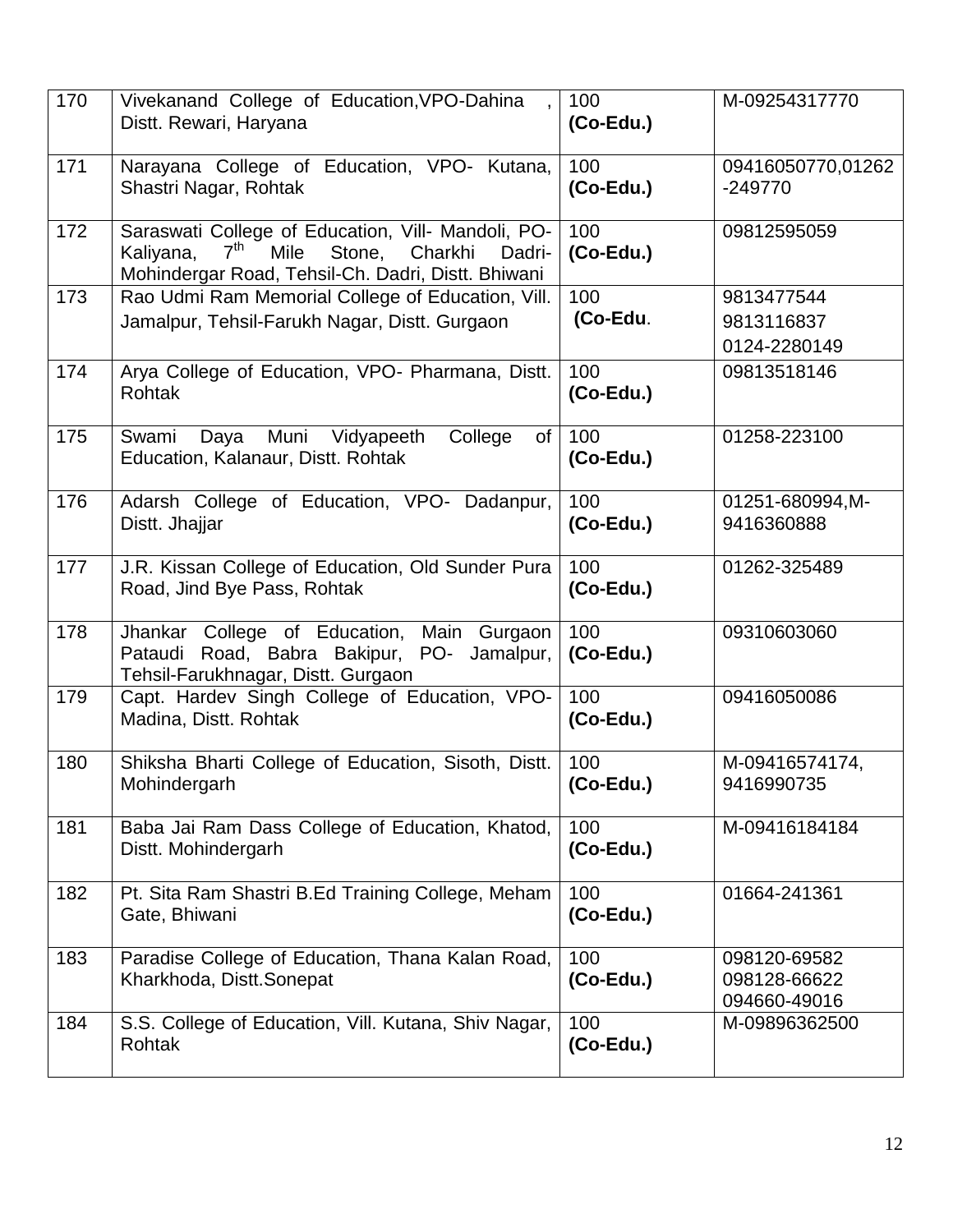| 185 | Shri Sai Baba College of Education, VPO-<br>Jhangirpur, Distt. Jhajjar                                            | 100<br>(Co-Edu.)    | 01251-320405                                  |
|-----|-------------------------------------------------------------------------------------------------------------------|---------------------|-----------------------------------------------|
| 186 | Dehat Vikas Institute of Education and Technology,<br>Bainsrawall Road, Vill- Tigaon Distt. Faridabad             | 100<br>$(Co$ -Edu.) | 0129-2401590<br>0129-2401790<br>0129-3299094  |
| 187 | SLD Girls College of Education, Vill. Chhaproula,<br>PO- Dhatir, Tehsil- Palwal, Distt. Faridabad                 | 100<br>(Girls)      | 01275-253605                                  |
| 188 | Laxmi College of Education, Rathiwas (Jat) PO-<br>Sidhrawali Distt. Gurgaon                                       | 100<br>$(Co-Edu.)$  | M-094163-13607<br>M-098136-01605              |
| 189 | Vivekanand College of Education, Village, Jolakha,<br>Sohna, Distt. Gurgaon                                       | 100<br>$(Co-Edu.)$  | 09354838511<br>M-09811199917<br>M-09810071506 |
| 190 | Y.P.S. Memorial College of Education, Kakroli<br>Sardara, Tehsil-Ch. Dadri, Distt. Bhiwani                        | 100<br>$(Co-Edu.)$  | 09255252811<br>09416419626                    |
| 191 | Krishna Adarsh College of Education, Village-<br>Bhotwas, PO-Jatusana, Distt. Rewari.                             | 100<br>$(Co-Edu.)$  | 09416243468                                   |
| 192 | Saraswati College of Education, Shora Kothi, Gau<br>Karan Road, Rohtak                                            | 100<br>$(Co-Edu.)$  | 09215703323                                   |
| 193 | Rao Nihal Singh College of Education, VPO- Lohari,<br>Distt. Jhajjar                                              | 100<br>$(Co-Edu.)$  | 0124-2011952<br>094163-60676                  |
| 194 | Netaji Subhash College<br>Education,<br>of<br>VPO-<br>Jhangirpur, Distt. Jhajjar                                  | 100<br>$(Co-Edu.)$  | 01251-210259<br>09414075471<br>09312246710    |
| 195 | Bharat Vidya Peeth College of Education, VPO-<br>Kasandi, Tehsil-Gohana Distt. Sonepat                            | 100<br>(Co-Edu.)    | 09996219470                                   |
| 196 | S.D. Memorial College of Education, Village-<br>Desalpur, Distt. Jhajjar, Haryana                                 | 100<br>$(Co-Edu.)$  | 09416360705                                   |
| 197 | Rao Adal Singh College of Education,<br>Vill.<br>Khatiwas, Post & Tehsil- Tauru, Distt. Mewat                     | 100<br>$(Co-Edu.)$  | 01267-283121<br>09416882988                   |
| 198 | Rastriya Vidya Education College, Basai Road,<br>Krishan Nagar, Distt. Gurgaon                                    | 100<br>(Co-Edu.)    | 09810996478<br>09911396479                    |
| 199 | Saini Institute of Girls Education, Saini High School<br>Road, Chunipura, Rohtak                                  | 100<br>(Girls)      | 01262-252355<br>09896840785<br>9034973197     |
| 200 | College of Education,<br>Mange Ram Womens<br>Purkhas, Jawahri Road, Near Railway Crossing,<br>Sugar Mill, Sonepat | 100<br>(Girls)      | 09812020033                                   |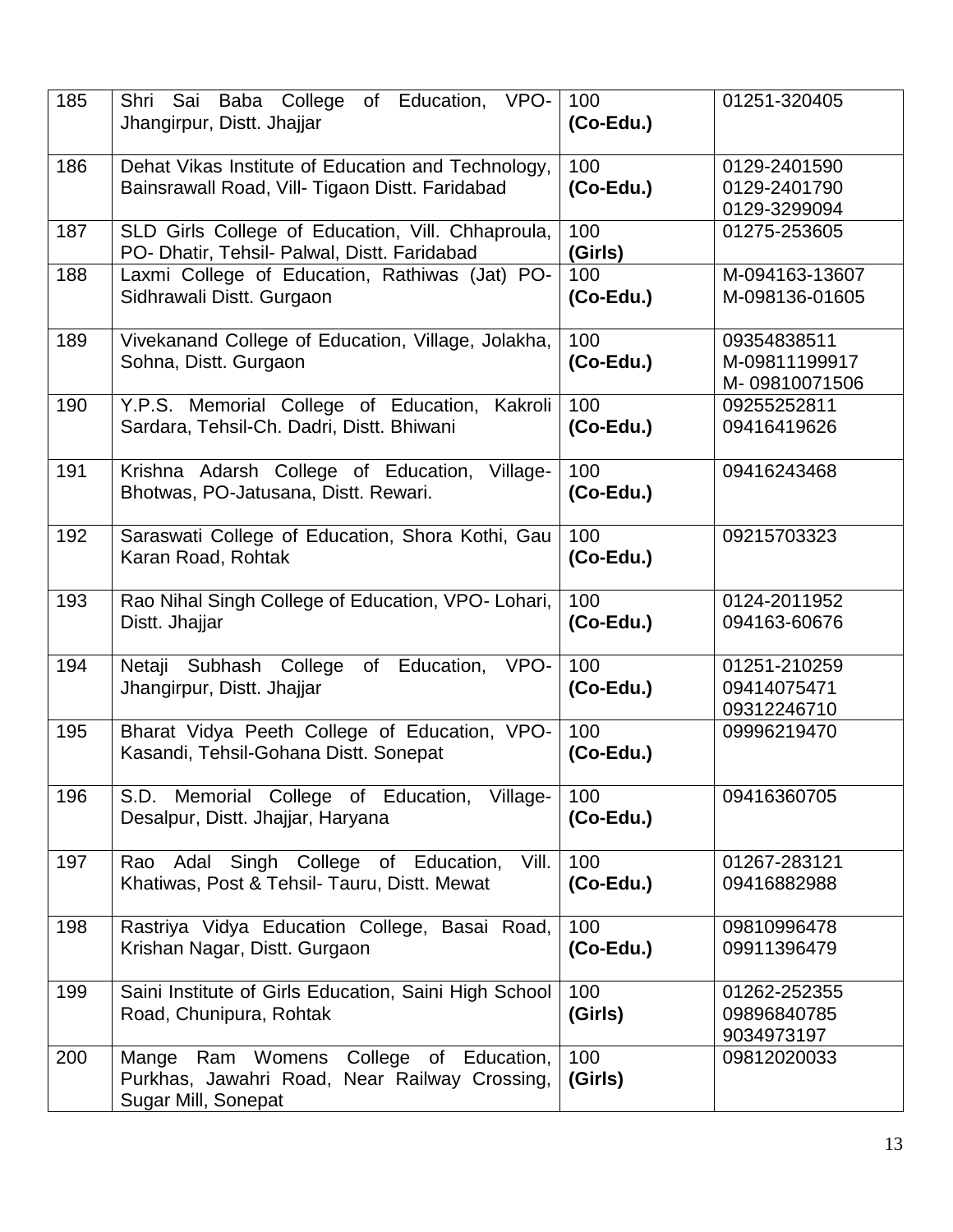| 201 | Harsh College of Education, Purkhas, Sonepat,<br>Haryana                                                         | 100<br>$(Co$ -Edu.) | 0130-3100902                               |
|-----|------------------------------------------------------------------------------------------------------------------|---------------------|--------------------------------------------|
| 202 | Oxford College of Education, Village- Khuranpur,<br>Farukh Nagar, Gurgaon, Haryana                               | 100<br>(Co-Edu.)    | 011-26139602                               |
| 203 | K.L. College of Education, Vill- Dohki, PO-Bikaner,                                                              | 100                 | 09466781805                                |
|     | Distt. Rewari                                                                                                    | $(Co$ -Edu.)        | 09416213255                                |
| 204 | Major Nafe Singh Kungariya College of Education,                                                                 | 100                 | 01254-218218                               |
|     | VPO- Kungar, Tehsil- Bawanikhera, Distt. Bhiwani                                                                 | $(Co$ -Edu.)        | 098131-31200                               |
| 205 | Shri Baba Mast Nath Institute of Educational                                                                     | 100                 | 01262-292752,                              |
|     | Training & Research, Asthal Bohar, Distt. Rohtak                                                                 | $(Co$ -Edu.)        | 292399.292331                              |
| 206 | Baba Siddhnath College of Education, Village-                                                                    | 100                 | O1252-253734                               |
|     | Bhandwa, PO- Badhra, Distt. Bhiwani                                                                              | $(Co$ -Edu.)        | 09255672519                                |
| 207 | Baba Mungipa Vidya Peeth Education College,                                                                      | 100                 | 09812188378                                |
|     | VPO- Bushan, Tehsil-Tosham, Distt. Bhiwani                                                                       | $(Co-Edu.)$         | 09255567909                                |
| 208 | Sunil Gugnani Memorial College of Education, 5-                                                                  | 100                 | 01262-269150                               |
|     | Mal Godam Road, Rohtak                                                                                           | (Girls)             | 01262-268373                               |
| 209 | of<br>Education,<br>Vill-<br>Venketeshwar<br>College<br>Bakhtawarpur, Tehsil-Siwani Mani, Distt. Bhiwani.        | 100<br>$(Co$ -Edu.) | 94160-42732<br>98961-35303<br>01662-242732 |
| 210 | Shri Ganesh College of Education,<br>Vill- Bali<br>Brahmanan,<br>Tehsil-Gohana,<br>Distt.<br>Sonepat,<br>Haryana | 100<br>$(Co$ -Edu.) | 09255161152                                |
| 211 | Baba Mohan Dass College of Education, Vill- Motla                                                                | 100                 | 09416322070                                |
|     | Kalan, Distt. Rewari, Haryana                                                                                    | $(Co$ -Edu.)        | 09813773538                                |
| 212 | M.R.M College of Education, VPO- Gudha, Tehsil-<br>Gohana, Distt. Sonepat                                        | 100<br>$(Co-Edu.)$  | 92555-99891                                |
| 213 | Vidya Bhavan College of Education, Khurrampur,                                                                   | 100                 | 09812936677                                |
|     | Farukhnagar, Gurgaon, Haryana                                                                                    | $(Co-Edu.)$         | 09899677047                                |
| 214 | Kirti College of Education, VPO- Anayat, Tehsil-                                                                 | 100                 | 093553-29024                               |
|     | Gohana, Distt. Sonepat, Haryana                                                                                  | $(Co-Edu.)$         | 094163-25630                               |
| 215 | Aryawart College of Education, Vill- Khanda, Distt.<br>Sonepat                                                   | 100<br>$(Co$ -Edu.) | 92157-55466                                |
| 216 | K.D. College of Education, Vill- Dhani Bhatuta,<br>Tehsil- Narnaul, Distt. Mohindergar                           | 100<br>(Co-Edu.)    | 9416063727                                 |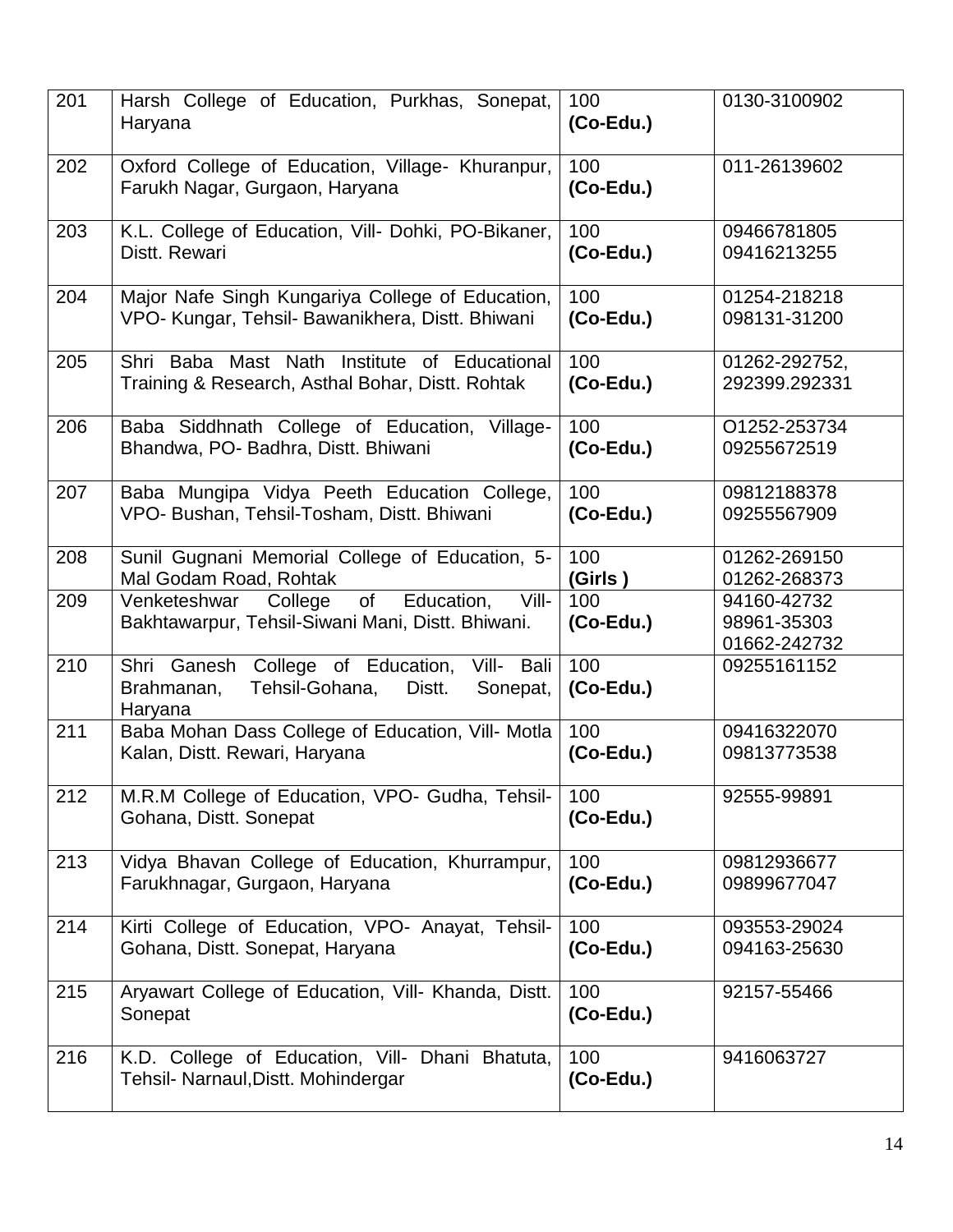| 217 | Sarvodaya College of Education, Khanpur Khurd,<br>Distt. Jhajjar                                                                | 100<br>(Co-Edu.)                                     | 94163-37371<br>98120-88915                 |
|-----|---------------------------------------------------------------------------------------------------------------------------------|------------------------------------------------------|--------------------------------------------|
| 218 | Jawahar Lal Nehru College of Education, Near<br>Gudha Road, Behind Kath Mandi, Gohana, Distt.<br>Sonepat                        | 100<br>(Co-Edu.)                                     | 01263-253222<br>01263-255022               |
| 219 | K.D. College of Education, VPO- Pali,<br>Distt.<br>Mohindergarh                                                                 | 100<br>$(Co$ -Edu.)                                  | 9416063727                                 |
| 220 | M.T. College of Education, VPO- Kharhar, Distt.<br>Jhajjar                                                                      | 100<br>(Co-Edu.)                                     | 9729217174                                 |
| 221 | Arya College of Education, Vill. Pall, PO-Barawas,<br>Distt. Mohindergarh                                                       | <b>Placed</b><br>under<br>'No Admisson<br>Category'  | 09416676009<br>09812931383                 |
| 222 | Raj College of Education, VPO- Brahmanwas, Distt.<br><b>Rohtak</b>                                                              | 100<br>$(Co$ -Edu.)                                  | 9215588828,<br>9812088828                  |
| 223 | B.R. College of Education, VPO- Sehlang, Distt.<br>Mohindergarh                                                                 | 100<br>(Co-Edu.)                                     | 94163-44514                                |
| 224 | Meenakshi College of Education, Ward NO. 9,<br>Kotwal Colony, Mohana Road, Ballabgrah, Distt.<br>Faridabad                      | <b>Placed</b><br>under<br>'No Admission<br>Category' | 0129-6511787<br>09818270587<br>09971707487 |
| 225 | Panchsheel Institute of Education, Research &<br>Education, VPO- Jatwara, Distt. Sonepat                                        | 100<br>(Co-Edu.)                                     | 09416884441<br>09255192440<br>0130-2211577 |
| 226 | Omwati<br>College of Education,<br>VPO-<br>Maa<br>Hassanpur, Tehsil-Hodal, Distt. Faridabad                                     | 100<br>(Co-Edu.)                                     | 01275-645820                               |
| 227 | Indus College of Education, Indus Public School<br>Campus, Asthal Bohar (Rohtak)                                                | 100<br>(Co-Edu.)                                     | 01262-210509<br>01262-215724               |
| 228 | Modern College of Education, Gomala Road, VPO-<br>Bhojawas, Distt. Mohindergarh                                                 | 100<br>(Co-Edu.)                                     | 01285-244044                               |
| 229 | Ganpati Institute of Education & Technology, Vill-<br>Karoll,<br>PO-<br>Bashirpur,<br>Tehsil-Narnaul,<br>Distt.<br>Mohindergarh | 100<br>(Co-Edu.)                                     | 094163-12567<br>01282-242100               |
| 230 | Hindu College of Education, Loharu, Distt. Bhiwani                                                                              | 100<br>$(Co$ -Edu.)                                  | 094161-64764                               |
| 231 | Aaryan College of Education, VPO- Lakhan Majra,<br>Distt. Rohtak                                                                | 100<br>$(Co-Edu.)$                                   | 98120-94000                                |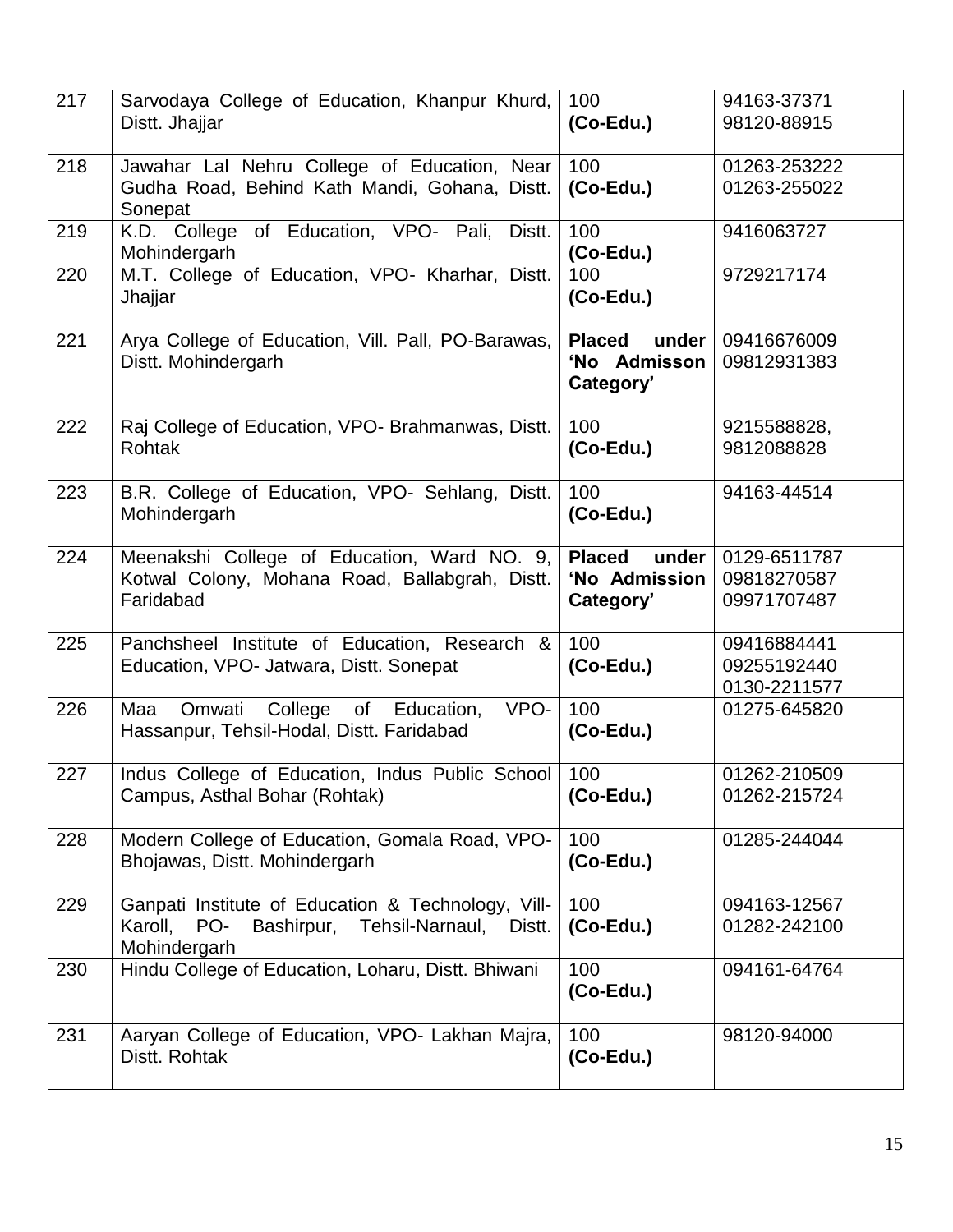| 232 | B.K. College of Education, Bawani Khera, Distt.<br><b>Bhiwani</b>                                                | 100<br>$(Co-Edu.)$  | 01254-233005<br>09416511087  |
|-----|------------------------------------------------------------------------------------------------------------------|---------------------|------------------------------|
| 233 | Maa Ganga College of Education, VPO- Dujana,<br>Tehsil-Beri, Distt.Jhajjar                                       | 100<br>$(Co$ -Edu.) | O1251-210367                 |
| 234 | Inder Prastha Education College, Jind Bye Pass,<br>Near Power House, Rohtak                                      | 100<br>$(Co$ -Edu.) | 09215130000                  |
| 235 | K.C.M. Army College of Education, Tigrana Mor,<br><b>Bhiwani</b>                                                 | 100<br>$(Co$ -Edu.) | 01664-241700<br>9416058944   |
| 236 | Royal Institute of Science and Management,<br>Wazirpur, Distt. Gurgaon                                           | 100<br>$(Co$ -Edu.) | 0124-2276166<br>098119-34270 |
| 237 | Educaiton,<br>VPO-<br>Paramount<br>College of<br>Chhuchhakwas, Distt. Jhajjar                                    | 100<br>$(Co$ -Edu.) | 01251-234015<br>98964-17621  |
| 238 | Sheetla College of Education, VPO-Lakhan Majra,<br>Distt. Rohtak                                                 | 100<br>(Co-Edu.)    | 094662-81462<br>094161-04053 |
| 239 | D.S.Arya College of Education, Vill- Patel Nagar,<br>PO- Bahadurgarh, Distt. Jhajjar                             | 100<br>$(Co$ -Edu.) | 01276-242779                 |
| 240 | Institute of Teacher Education, Immamudin Pur,<br>Ballabgarh, Distt. Faridabad                                   | 100<br>$(Co$ -Edu.) | 098188-44190<br>0129-4135632 |
| 241 | Swami Vivekanand College of Education, Vill-<br>Mehrampur, PO- Dharsoon, Tehsil- Narnaul, Distt.<br>Mohindergarh | 100<br>$(Co$ -Edu.) | 094164-54802                 |
| 242 | Sun Rise College of Educatio, Sector-59, VPO-<br>Nangal Kalan, Distt. Sonepat                                    | 100<br>(Co-Edu.)    | 011-2729333                  |
| 243 | Mata Vaishnu Devi College ofEducation, Nagal<br>Mundi, Distt. Rewari                                             | 100<br>(Co-Edu.)    | 94160-63727                  |
| 244 | Ramanujan College of Education, Vill- Mitrol,<br>Tehsil- Hodal, Distt. Faridabad                                 | 100<br>$(Co-Edu.)$  | 0129-2222254                 |
| 245 | Baba Kheta Nath College of Education, VPO-<br>Sihma, Tehsil-Narnaul, Distt. Mohindergarh                         | 100<br>$(Co$ -Edu.) | 094164-80447<br>094664-93747 |
| 246 | College of Education,<br>Modern<br>Jhajjar<br>Road,<br>Bahadurgarh, Distt. Jhajjar                               | 100<br>$(Co-Edu.)$  | 098127-30727                 |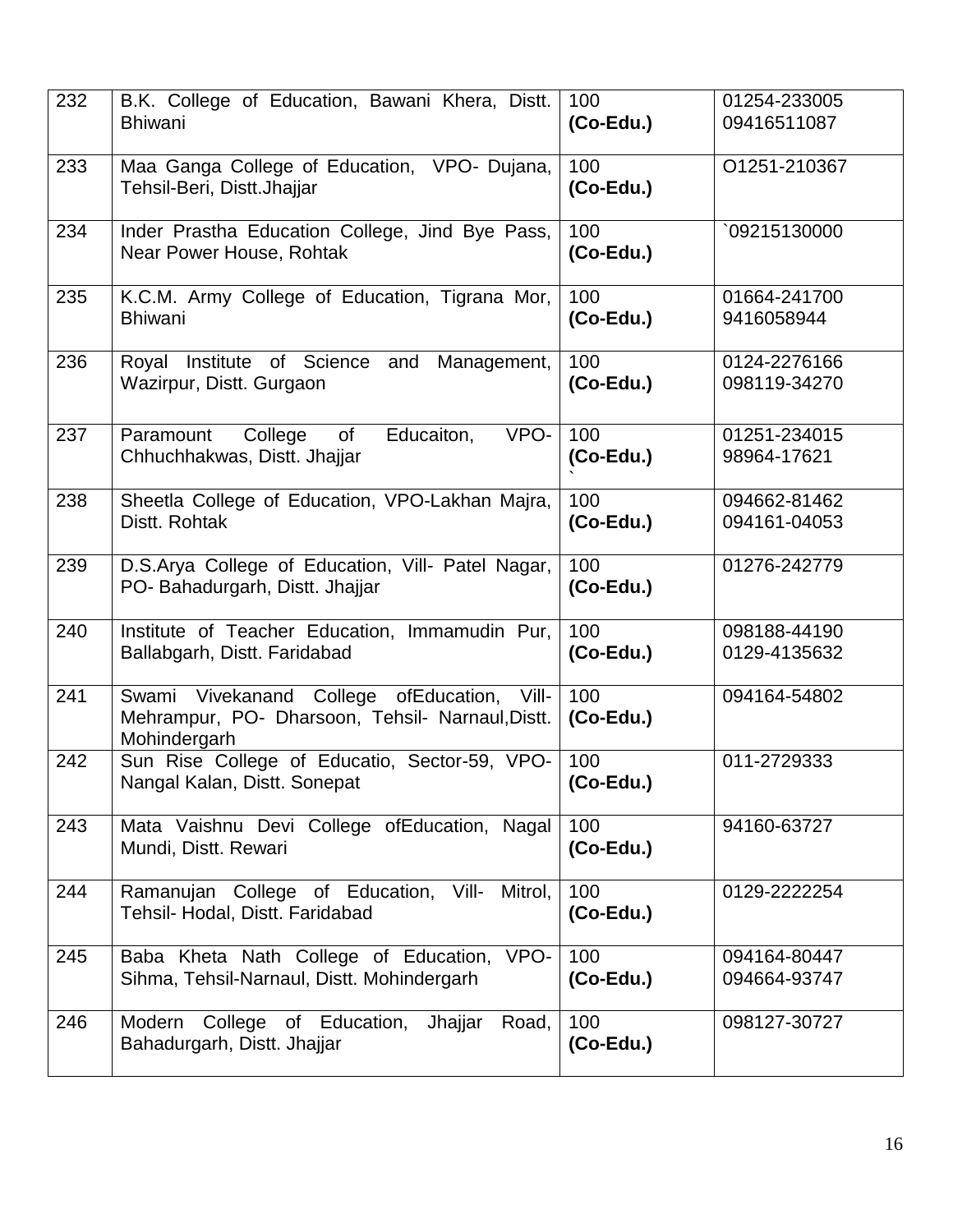| 247 | Vikramaditya Group of Educational Institutes, VPO-<br>Morkheri, Tehsil- Sampla, Distt. Rohtak                            | 100<br>$(Co-Edu.)$                                   | 9215551368<br>9812244332                  |
|-----|--------------------------------------------------------------------------------------------------------------------------|------------------------------------------------------|-------------------------------------------|
| 248 | Aravali College of Education, VPO- Karota, Tehsil-<br>Narnaul, Distt. Mohindergarh                                       | 100<br>(Co-Edu.)                                     | 094169-38650                              |
| 249 | Aravali College of Education, VPO- Khod, Tehsil-<br>Ateli, Distt. Mohindergarh                                           | <b>Placed</b><br>under<br>'No Admission<br>Category' | 094164-78288<br>094160-96922              |
| 250 | S.R. College of Education, IMT, Kheri Sadh, Distt.<br><b>Rohtak</b>                                                      | 100<br>(Co-Edu.)                                     | 094169-68076                              |
| 251 | Sehrawat Degree College of Education, VPO-<br>Hathin, Distt. Nuh (Mewat), Haryana                                        | 100<br>$(Co-Edu.)$                                   | 098135-23520<br>01275-261276              |
| 252 | Bright College of Education, VPO- Kitlana, Distt.<br><b>Bhiwani</b>                                                      | 100<br>$(Co$ -Edu.)                                  | 098963-40500                              |
| 253 | Sarv Hind College of Education, VPO- Gurawara,<br>Distt. Rewariu, Haryana                                                | 100<br>$(Co$ -Edu.)                                  | 09991403233                               |
| 254 | Rao Ram Singh College of Education, VPO- Bhora<br>Kalan, Tehsil-Farukh Nagar, Distt. Gurgaon                             | 100<br>$(Co$ -Edu.)                                  | 098135-85255                              |
| 255 | Krishna College of Education,<br>VPO-<br>Rama<br>Chandi, Tehsil- Meham, Distt. Rohtak                                    | 100<br>$(Co$ -Edu.)                                  | 092541-87800                              |
| 256 | D.V.M. College of Education, Vill- Baluda, Post-<br>Sohna, Distt. Gurgaon, Haryana                                       | 100<br>$(Co$ -Edu.)                                  | 093151-56574<br>093131-56576              |
| 257 | Shri Ram College of Education, VPO- Bhora Kalan,<br>Tehsil- Farukh Nagar, Distt. Gurgaon                                 | 100<br>$(Co$ -Edu.)                                  | 098133-85514                              |
| 258 | Shree Ram Memorial College of Education, VPO-<br>Bidhlan, Tehsil- Kharkhoda, Distt. Sonepat                              | 100<br>$(Co$ -Edu.)                                  | 099964-24331<br>09996455953               |
| 259 | St. Luke College of Education, VPO- Chandpur,<br>Tehsil- Ballabgarh, Distt. Faridabad                                    | 100<br>$(Co$ -Edu.)                                  | 0129-2461598<br>093118-01280              |
| 260 | Modern Indian College of Education, Vill- Pali, PO-<br>Kund, Distt. Rewari                                               | 100<br>(Co-Edu)                                      | 01281-282852<br>093154-21328              |
| 261 | Vishwas College of Education, Village-Pataudi,<br>Distt. Gurgaon                                                         | 100<br>$(Co$ -Edu.)                                  | 0124-2672096<br>094162-45251              |
| 262 | H.J. Institute of Education & Technology, VPO- Palri<br>Panihara, Distt. Mohindergarh (Haryana                           | 100<br>$(Co$ -Edu.)                                  | 01285-240320<br>94161-51478               |
| 263 | Shree Ganpati Institute of Education & Technology,<br>Vill- Faizabad, PO- Hudina, Tehsil-Narnaul, Distt.<br>Mohindergarh | 100<br>$(Co$ -Edu.)                                  | 09416574699<br>09416312567<br>09416749988 |
| 264 | Guru Dronacharya College of Education, Vill- Dhani<br>Kirarod, Post-Dharsu, Tehsil-Naranaul,<br>Distt.<br>Mohindergarh   | 100<br>$(Co$ -Edu.)                                  | 09416415323<br>01282-260064               |
| 265 | Major Bihari Lal Memorial College of Education,<br>Bilaspur Chowk, Bilaspur, Distt. Gurgaon                              | 100<br>$(Co$ -Edu.)                                  | 098132-15146                              |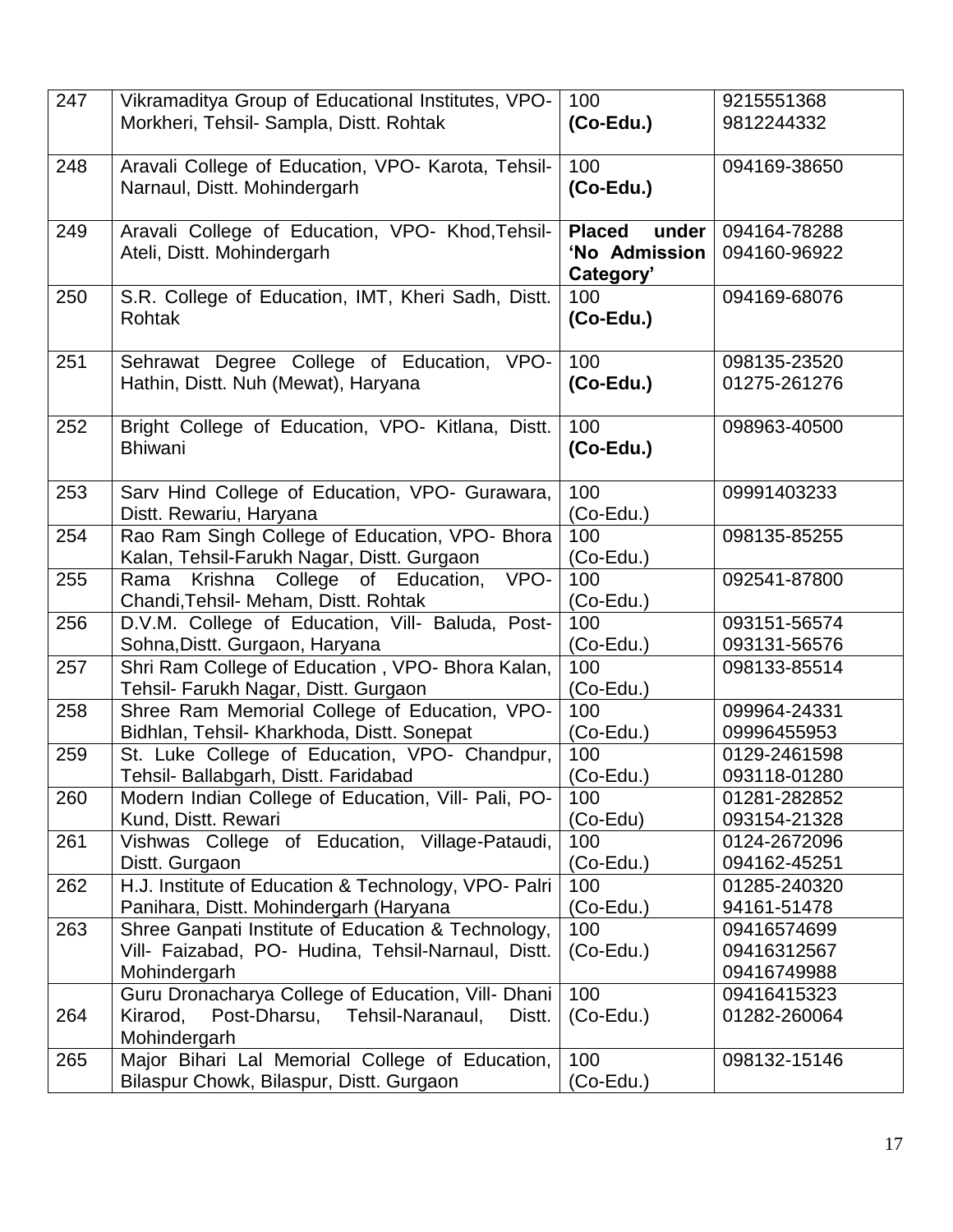| 266 | Modern International College of Education, Vill-                                             | 100              | 09811167350                 |
|-----|----------------------------------------------------------------------------------------------|------------------|-----------------------------|
|     | Jasana, Post-Badarpur, Distt. Faridabad                                                      | $(Co$ -Edu)      |                             |
| 267 | S.D. College of Education, VPO- Janaula, Pataudi,                                            | 100              | 098134-56816                |
|     | Tehsil- Farukh Nagar, Distt. Gurgaon                                                         | $(Co$ -Edu)      | 0124-2673012                |
| 268 | Sadasukh College of Education, VPO- Kanina,                                                  | 100              | 094161-50682                |
|     | Distt. Mohindergarh                                                                          | (Co-Edu.)        |                             |
| 269 | B.P.S. College of Education, Behror Road, Near                                               | 100              | 09355012326                 |
|     | Govt. College, Nangal Choudhary, Tehsil- Narnaul,                                            | $(Co$ -Edu.)     |                             |
|     | Distt. Mohindergarh                                                                          |                  |                             |
| 270 | Bright Land College of Education, VPO- Jant                                                  | 100              | 01274-248438                |
|     | Sayarwas, Distt. Rewari                                                                      | $(Co$ -Edu.)     | 09310043262                 |
| 271 | M.V.N. College of Education, Babchick Road,                                                  | 100              | 09215294683,                |
|     | Tehsil- Hodal, Distt. Faridabad (Haryana)                                                    | $(Co$ -Edu. $)$  | 01275-236235                |
| 272 | Modern College of Education, Chamdhera Road,                                                 | 100              | 09355063808                 |
|     | Mohindergarh                                                                                 | $(Co$ -Edu.)     | 09416089674                 |
|     |                                                                                              |                  | 09416320218                 |
| 273 | R.K. College of Education, Bhora Kalan, Distt.                                               | 100              | O94168-36657                |
|     | Gurgaon                                                                                      | $(Co$ -Edu.)     | 094668-94301                |
|     |                                                                                              |                  | $(2008-09)$                 |
| 274 | Vaish College of Education, VPO- Baund Kalan,                                                | 100              | 01250-242581                |
|     | Tehsil- Charkhi Dadri, Distt. Bhiwani                                                        | $(Co$ -Edu.)     | 09466709570                 |
| 275 | Bhagwan Mahavir College of Education, Village                                                | 300              | 0130-3207732                |
|     | Jagdishpur, Distt. Sonepat                                                                   | $(Co$ -Edu.)     | 0130-2325601                |
|     | (Jain Minority Institute)                                                                    |                  | $(2006-07)$                 |
| 276 | Basant Lal Memorial College of Education, VPO-                                               | 100              | 0124-2276549,               |
|     | Garhi Harsaru, Distt. Gurgaon                                                                | (Co-Edu)         | 09818049532                 |
|     |                                                                                              |                  |                             |
|     |                                                                                              |                  | $(2008-09)$                 |
| 277 | Modern College of Education, Plot No. 49-9, 10/1,                                            | 100              | 01274-248365,               |
|     | Main Road, VPO- Meerpur, Distt. Rewari                                                       | (Co-Edu)         | 09416577791                 |
| 278 | Sandesh College of Education, VPO- Karoli, Distt.                                            | 100              | 01259-272318                |
|     | Rewari                                                                                       | $(Co$ -Edu)      | 09466273923                 |
|     |                                                                                              |                  | 09466838310                 |
| 279 | S.J.K. College of Education, Kalanaur, Distt. Rohtak                                         | 100              | 01258-222969                |
|     |                                                                                              | $(Co$ -Edu)      | 094663-09229                |
| 280 | S.S.M. College of Education, VPO- Makrauli Khurd,                                            | 100              | 009255561878                |
|     | Distt. Rohtak                                                                                | (Co-Edu)         | 09466305438                 |
|     |                                                                                              |                  | 09254262500                 |
| 281 | Pt. Ram Niwas Memorial College of Education,                                                 | 100              | 094163-70940                |
|     | VPO- Nanwan, Distt. Mohindergarh                                                             | (Co.Edu)         | 094163-44514                |
| 282 | K.C. College of Education, Plot No. 74/3, 60/24 and                                          | 100              | 094666-64440                |
|     | 125/10, Devi Lal Chowk, Ganaur, Distt. Sonepat,                                              | (Co.Edu)         | 0130-2460745                |
|     | Haryana                                                                                      |                  |                             |
| 283 | Sharbati College of Education, Gaushala Road,                                                | 100              | 094160-63622                |
|     | Mohindergarh                                                                                 | (Co-Edu.)        | 01285-220122                |
| 284 | Pt. L.R. College of Education, Fetehpur<br>Bilich,<br>Ballabgarh, Distt. Faridabad (Haryana) | 100<br>(Co-Edu.) | 09873431765<br>0129-2204555 |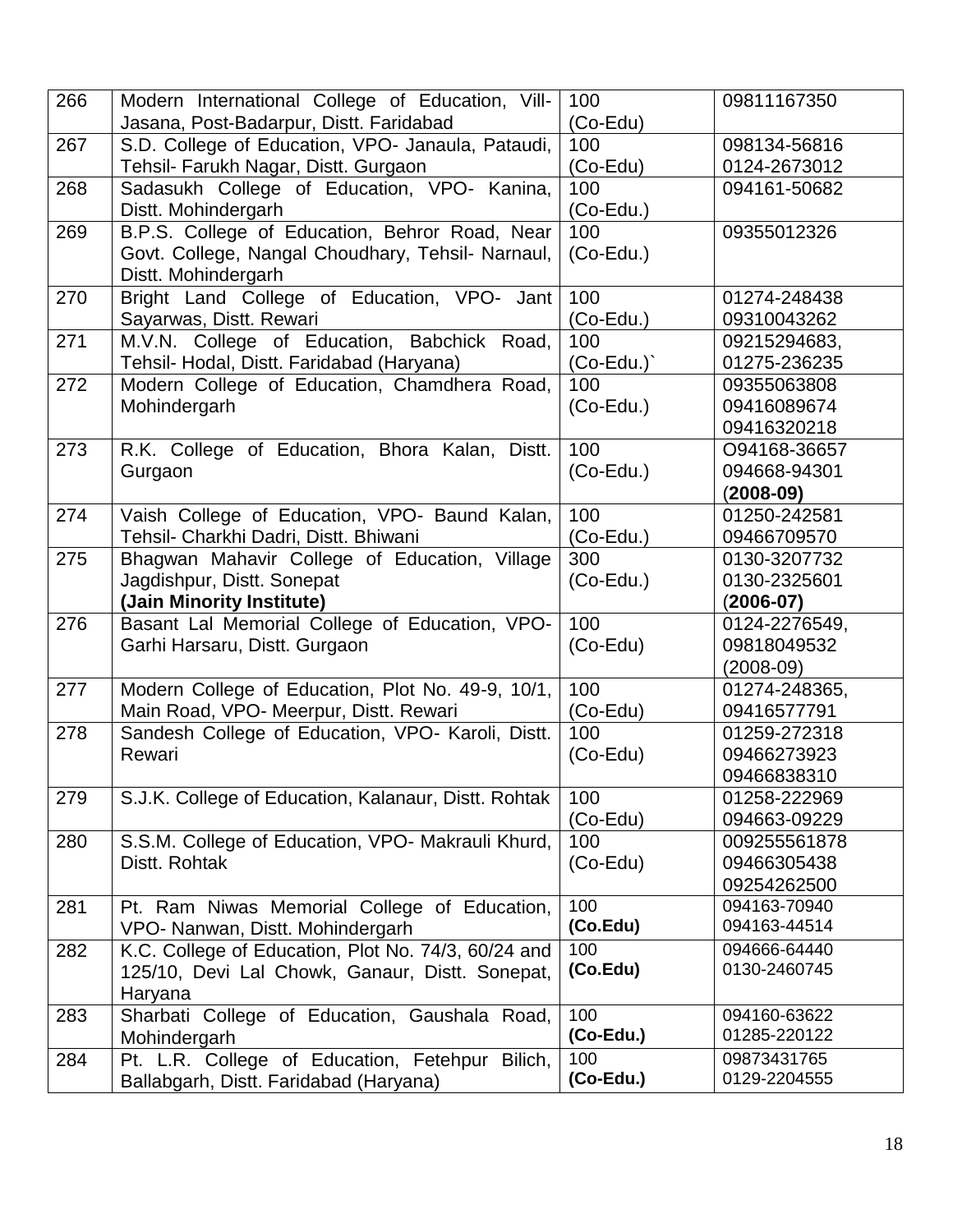| 285 | Janta College of Education, 18 <sup>th</sup> Mile stone, G.T.<br>Karnal, Near Singhu Border, VPO- Nathupur, Dist.<br>Sonepat        | 100<br>(Co-Edu.)                                     | 09466492205<br>08053930067<br>0130-2372258   |
|-----|-------------------------------------------------------------------------------------------------------------------------------------|------------------------------------------------------|----------------------------------------------|
| 286 | Shanti College of Education, Vill- Rewasa, Distt.<br>Mohindergarh                                                                   | 100<br>$(Co$ -Edu.)                                  | 094169-07351<br>08930132210                  |
| 287 | Rao Mohar Singh College of Education, Vill- Jatauli,<br>Tehsil- Pataudi, Distt. Gurgaon                                             | 100<br>$(Co$ -Edu.)                                  | 9991093099,<br>9813134218<br>09810393099     |
| 288 | Marc College of Education, Lohani, Distt. Bhiwani                                                                                   | <b>Placed</b><br>under<br>'No Admission<br>Category' | 094160-00562<br>098135-07116                 |
| 289 | Vaidic Teacher Training College, Village- Chindalia,<br>Nangal Katha, Tehsil- Narnaul,<br>Post-<br>Distt.<br>Mohindergarh (Haryana) | 100<br>$(Co$ -Edu.)                                  | 01282-272834<br>09050844435                  |
| 290 | N.R.B. College of Education, Plot No. 145-146 &<br>147, Narnaul Road, Village- Khaira, Tehsil & Distt.<br>Mohindergarh (Haryana     | 100<br>$(Co$ -Edu.)                                  | 09416418264<br>09896690555                   |
| 291 | S.D. College of Education, Village- Isharwal, Distt.<br><b>Bhiwani</b>                                                              | 100<br>$(Co$ -Edu.)                                  | 098137-07585<br>09215507585                  |
| 292 | Vision Institute of Applied Studies, Plot No. 40,<br>Sector-20B, HUDA, Faridabad (Haryana)                                          | 25<br>B.Ed<br>Spl<br>Edu(MR)                         | 09811605286<br>0129-2222167,<br>0129-2222175 |
| 293 | Rawal College of Education, Sohna Road, Near<br>Villge-Zokopur, Tehsil-Ballabgarh, Distt. Faridabad                                 | 100<br>$(Co$ -Edu.)                                  | 09811120748                                  |
| 294 | B.P.S. College of Education, VPO<br><b>Bhaini</b><br>Maharajpur, Distt. Rohta                                                       | 100<br>$(Co$ -Edu.)                                  | 99964-83000                                  |

# **NOTE**

- **1. The admission to B.Ed regular Course for the session 2013-14 in all the Colleges of Educaton shall be purely provisional and subject to grant of continutation in porivsional affiliation for the session 2013-14 by the Univeristy.**
- **2. \*The admission against additional intake in the colleges at Sr. No. 2 – Vaish College of Education, Rohtak, 23- Om college of Education, Vill. Khandrai, Teh Gohana, Dist. Sonepat and 73 - Sant Jai Ram Das Memorial College of Education, VPO Pali, Distt. Mohendergarh shall be purly provisional and subject to final outcome of court case pending before the Hon'ble High Court.**
- **3. \*\*No admission against additional intake of 100 seats in the college mentioned against Sr. No. 22 i.e. Starex Institute of Education, VPO Binola, Bilaspur Chowk, Gurgaon as the college failed to submit proof of having applied with the NAAC before 1st Aprial 2012 in view of the letter bearing no. F-49-3/2011/NCTE/N&S dated July 17, 2012. The admissions in the college shall be made only against 100 seats.**
- **4. No admission shall be made in the colleges as mentioned against Sr. No. 15 i.e. Vaish Arya Kanya Shikshan Mahavidyalya, Bahadurgarh (Jhajjar), 46 i.e. Bhagwan Prashu Ram College of Education, Bali Brahmnan (Gohana) Distt. Sonepat, 60 i.e. Dayawanti**